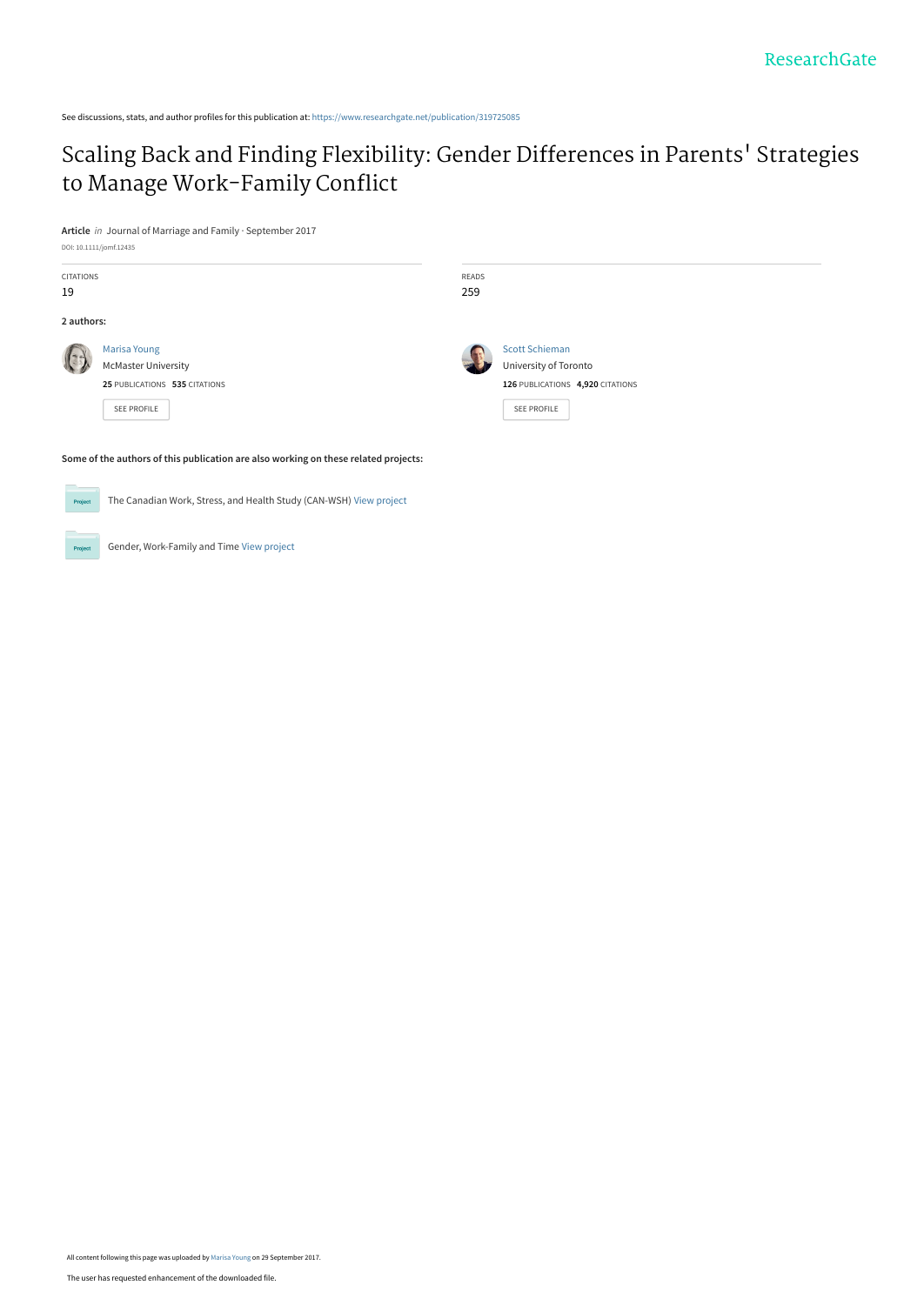

Marisa Young *McMaster University* Scott Schieman *University of Toronto*<sup>∗</sup>

# Scaling Back and Finding Flexibility: Gender Differences in Parents' Strategies to Manage Work–Family Conflict

*Studies show that fathers report work–family conflict levels comparable to mothers. The authors examine gender differences in work-related strategies used to ease such conflicts. The authors also test whether the presence of young children at home shapes parents' use of different strategies. They address these focal questions using panel data from the Canadian Work, Stress, and Health study (*N =*306 fathers, 474 mothers). The authors find that mothers with young children are more likely to scale back on work demands when compared with fathers with young children, but mothers and fathers with older children are equally likely to pursue these strategies. Furthermore, women with young children and men with older children are more likely to seek increased schedule control as a result of work–family conflict when compared with their parent counterparts. The authors situate these findings in the vast literature on the consequences of work–family conflict.*

*Key Words: employment, family well-being, gender, women, work, work–family issues.*

Work–family conflict is considered a modern and prevalent role stressor, yet it is traditionally characterized and even trivialized as the "professional woman's" problem (Spain & Bianchi, 1996; Williams, 2000). Popular book titles, such as *Professor Mommy* and *Mama PhD*, contribute to these perceptions (Connelly & Ghodsee, 2011; Evans & Grant, 2008), along with media publications such as Anne-Marie Slaughter's (2012) *Atlantic* opinion piece titled "Why Women Still Can't Have It All." Exclusive focus on elite career women has hindered our understanding of gender differences in the experience and resolution of work–family conflict—particularly in reference to work-related coping strategies to achieve balance, such as scaling back on paid work, transitioning to less demanding jobs, or opting out of the labor force entirely.

Research documenting the use of such strategies often relies on small samples of professional or executive women that do not capture the broader experiences of women in the labor force or make adequate gender comparisons (Blair-Loy, 2003; Landivar, 2014; Stone, 2007; Sweezy & Jones, 2012; for exceptions, see also Carr, 2002; Maume, 2006; Reddick, Rochlen, Grasso, Reilly, & Spikes, 2012; Vanderweyer & Glorieux, 2008). Several European studies more adequately reflect men's and women's nuanced work–family situations across a myriad

Department of Sociology, McMaster University, 1280 Main Street West, Hamilton, ON, L8S 4M4, Canada (myoung@mcmaster.ca).

<sup>∗</sup>Department of Sociology, University of Toronto, 725 Spadina Avenue, Toronto, ON, M5S 2J4, Canada.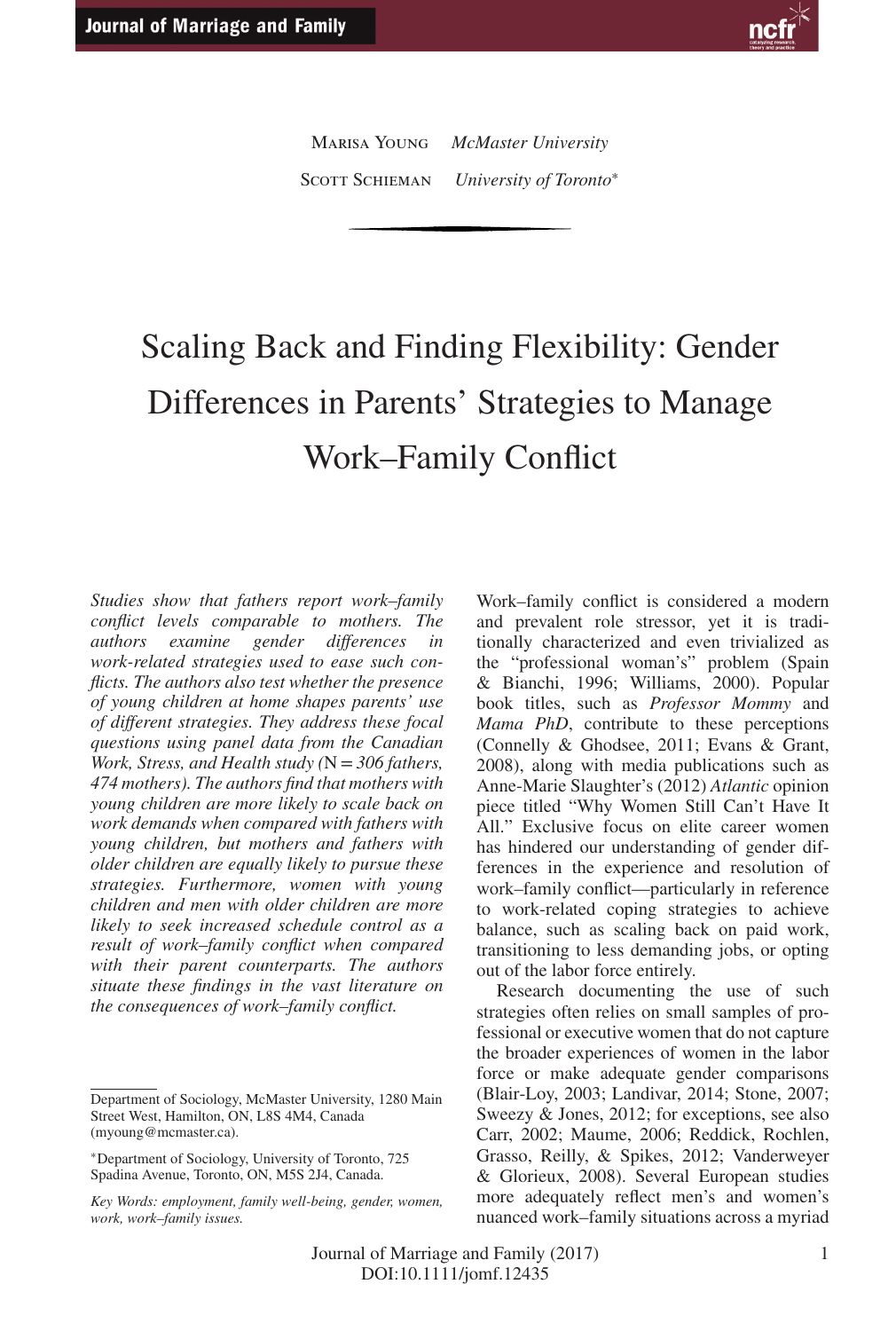of occupations (Anxo et al., 2011; Craig & Mullan, 2010; Vanderweyer & Glorieux, 2008). There is limited evidence from representative studies of North America, especially in the Canadian population. Ours is among the first that we know of to explore these associations with representative Canadian survey data (for some American exceptions, see Carr, 2002; Maume, 2006; Mennino & Brayfield, 2002; Sayer, 2005). Work–family conflict is considered bidirectional, where work intrudes on family time and expectations (work-to-family conflict) versus the opposite (family-to-work conflict). For our purposes, we focus on work-to-family conflict only (referenced as "work–family conflict" throughout), with the assumption that work-related strategies will most likely be adopted to assuage this particular direction of conflict when compared with family-to-work conflict, which may prompt changes in the household. A focus on family-to-work conflict is therefore beyond our study's scope.

Our contribution of a population-based gender comparison is timely. Recent studies show that men report levels of work–family conflict comparable to their female counterparts (Aryee, Srinivas, & Tan, 2005; Aumann, Galinsky, & Matos, 2011; Nomaguchi, 2009). These trends may reflect women's increased role in the labor market coupled with their changing experiences of work–family conflict or fathers' increased investment in the family sphere, as suggested by research on "intimate fatherhood" and "men who mother" (Bianchi et al., 2012; Dermott, 2008; Doucet, 2006; Williams, 2000). Despite the underlying reason for the closing gender gap in work–family conflict during the past decade, we are primarily interested in whether men and women are adopting (either by choice or constraint) similar work-related strategies as women to deal with conflicting work and family experiences. To address this question, we use two-wave panel data from the 2011–2013 Canadian Work, Stress, and Health study (Schieman, 2011), a national study including key measures on work–family conflict and work-related strategies. Focusing on married and cohabiting respondents only with at least one child at Wave 1, we ask the following: Does work–family conflict prompt individuals to modify their current work arrangements? Do mothers and fathers differ in the implementation of these strategies?

We further consider whether these patterns depend on the presence of young children in the household. Work–family conflict experiences and strategies vary among parents with and without young children (Allen & Finkelstein, 2014; Becker & Moen, 1999). Young children require additional time and energy when compared with older children, which may exacerbate work–family conflict—especially among mothers, who bear the lion's share of child care (Bianchi et al., 2006; Marshall, 2011). Parents with younger children may pursue different strategies when compared with those with older children to help cope with the demands of younger children.

We also address the following final question: Does the presence of young children at home further condition our proposed associations among work–family conflict, gender, and work-related coping strategies? In the following sections, we outline our hypotheses by first discussing women's experiences of work–family conflict and their strategies to reduce it. We then discuss men's experiences and whether men adopt similar strategies as women, based on traditional or egalitarian gender norms. Finally, we consider how the gendered adoption of such strategies in response to work–family conflict may vary for respondents with and without young children.

#### Literature Review

# *Women's Experiences of Work–Family Conflict and Adopted Work-Related Strategies*

A majority of women simultaneously combine work and family, and many feel that they successfully do so (Aumann et al., 2011; Young, Schieman, & Milkie, 2014). Approximately 70% of American and Canadian mothers are in the paid labor force—a figure that has grown in recent years (Statistics Canada, 2011; U.S. Census Bureau, 2011). Despite these gains, women still face challenges when combining work and family obligations, especially if they have young children (Allen & Finkelstein, 2014). The inability for women to achieve balance between these spheres is largely a product of state regulations, labor market demands and discrimination, organizational policies, and individual-level demands (Moen, 2015). Persistent inequality and the mismatch in women's work and family demands have been referenced as the "unfinished" or "stalled" gender revolution (England, 2010; Gerson, 2010). The incongruence between work and family demands facilitates what is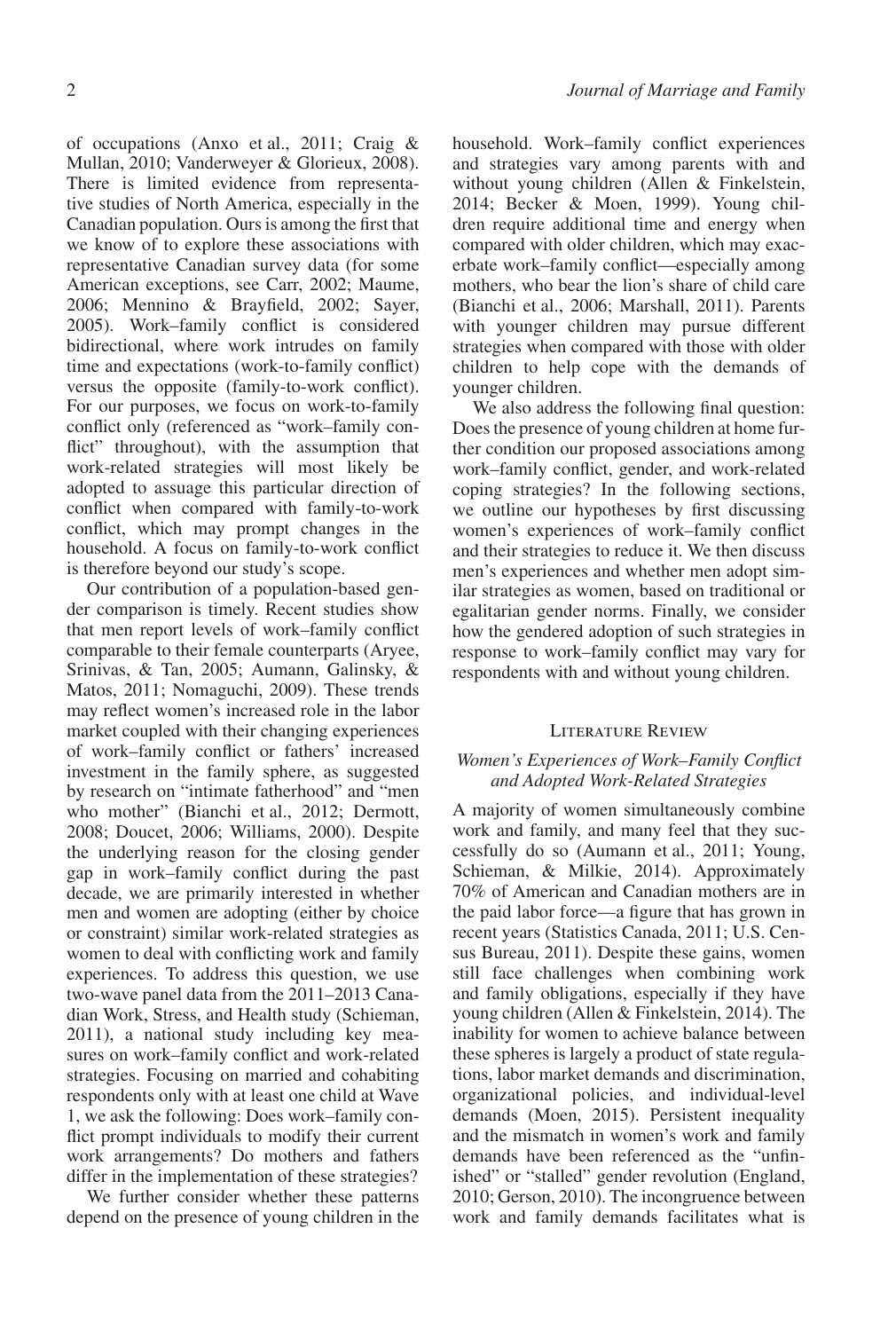often called "work–family conflict"—a common and serious mental health risk (Bellavia & Frone, 2005). Recent studies report that more than 70% of North Americans experience some interference between work and family (Bond et al., 2003; Schieman et al., 2009)—and many studies demonstrate the negative health consequences (Glavin, Schieman, & Reid, 2011; Wheaton et al., 2012; Young et al., 2014).

Several theories explain the processes of work–family conflict. Role conflict theory, which is traditionally rooted in role theory, is among the most well known. Role theory suggests that individuals occupy a variety of roles on a daily basis. These roles may be inherently incompatible given that they comprise various time and behavioral expectations. Interrole conflict involves the clash between obligations. Individuals experience work–family conflict when attempting to simultaneously occupy or engage in both types of roles (Greenhaus & Beutell, 1985; Kahn, Wolfe, Quinn, Snoek, & Rosenthal, 1964).

Demand-resource models have also been used to explain the antecedents and processes of work–family conflict. These theories largely draw from Karasek's (1979) classic job-demand control model (for applications, see Laurijssen & Gorieux, 2013). Demand-resource models suggest that the focal determinants of work–family conflict include the demands and resources at home and work (Bakker & Geurts, 2004). For example, greater job pressures, work hours, or number of children may increase work–family conflict (Jacobs & Gerson, 2004; Schieman et al., 2009). Similarly, greater work and family resources, such as work flex-time, schedule control, a supportive spouse, or paid domestic help, may decrease work–family conflict (Voydanoff, 2007). Demand-resource models closely parallel "scarcity" arguments, which emphasize the zero-sum nature of time: The more time spent in one activity or domain necessarily limits time available in other domains (see Greenhaus & Beutell, 1985).

Recent research on the causes and consequences of work–family conflict among women advocates employing an institutional or organizational perspective compared to previous theories. This approach highlights the cultural and structural arrangements of individuals' lives, rather than framing work–family conflict as private, personal, or isolated matters (Hobson, 2014; Moen, 2015). Our approach is similar in that it assumes individuals are forced to make compromises or transitions as a result of institutional expectations or because of the absence of organizational supports. Contrary to a total structural approach, our framework assumes a level of agency among workers to transform their circumstances in the face of work–family adversity. The onus is therefore on individuals to make role changes precisely because of the structural lag in institutional and organizational supports across public and private spheres. The current study therefore speaks to recent calls to focus work–family scholarship on "… how workers actively strategize to maximize work–family balance" within institutional constraints (Bianchi & Milkie, 2010, p. 715). This remains an understudied yet increasingly important phenomenon.

We limit our focus to particular work-related strategies that may help individuals cope with work-family challenges. Broadly, these strategies cohere around the following two typologies: (a) changes in work demands (i.e., work hours and job pressures) and (b) changes in job or workplace flexibility (Barnett & Rivers, 1998; Becker & Moen, 1999; Blair-Loy, 2003; Kaufman & Uhlenberg, 2000). We first discuss literature on women's adoption of such strategies and then consider whether men implement similar strategies in the face of work–family conflict.

#### *Changes in Work Conditions*

A prominent work-related strategy that women may employ involves changing demanding work conditions in an attempt to reduce work–family conflict. Women may scale back on work hours or job pressures to allow them more time and energy to tend to family responsibilities (Carr, 2002; Maume, 2006). Research suggests that women do in fact modify their work conditions to accommodate family expectations (Becker & Moen, 1999; Bianchi & Raley, 2005; Kaufman & Uhlenberg, 2000). These findings are best demonstrated by qualitative studies using small samples of women. For example, Blair-Loy's (2003) interviews with 81 top executive women found that some successfully negotiated scaling back on hours and job pressures, even reducing to part-time arrangements in certain cases. Among the 125 female lawyers that Epstein, Seron, Oglensky, and Saute (1999) interviewed, several reported reducing hours and caseload to tend to family-related obligations. Despite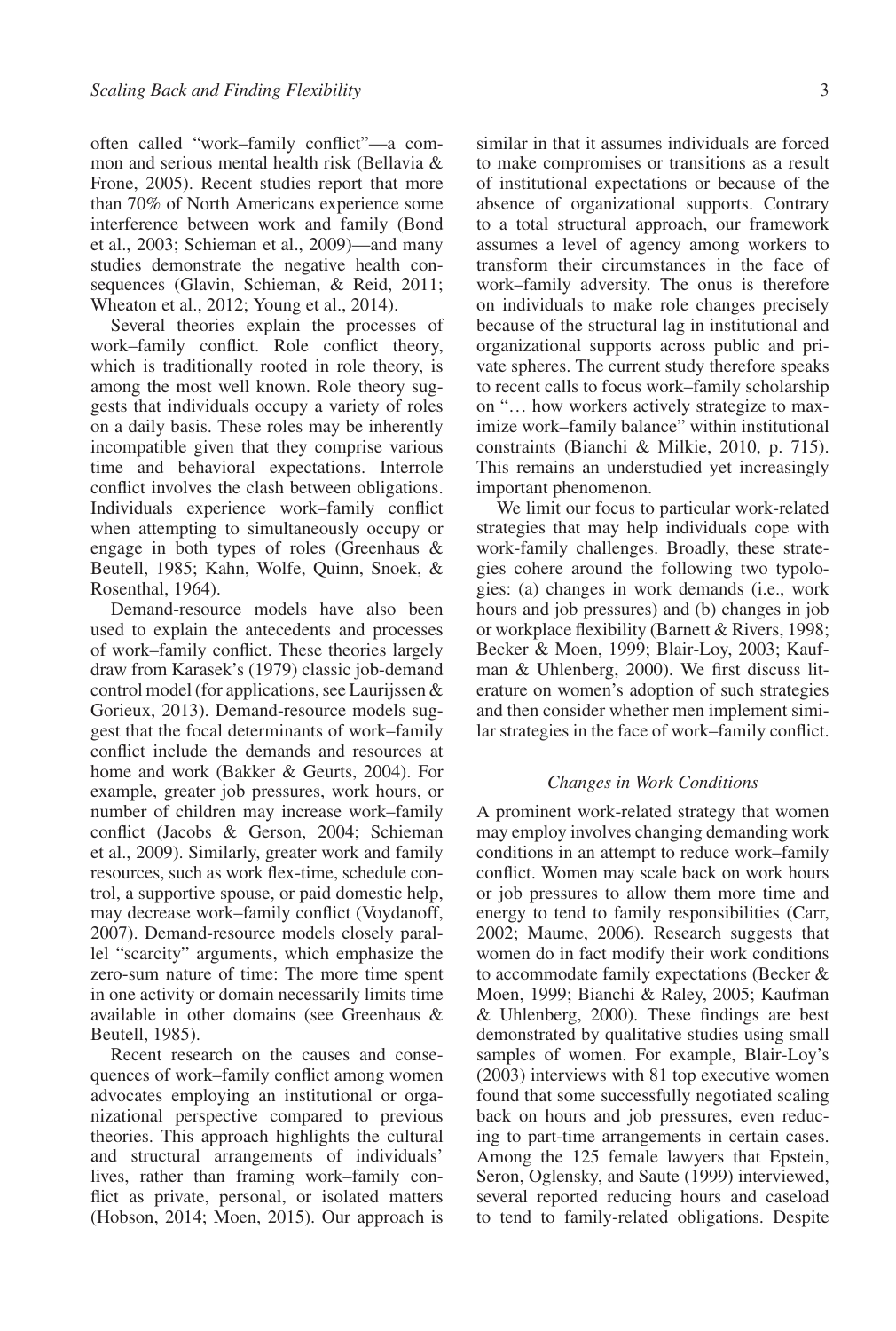the fact that scaling back on hours is effective in reducing work–family conflict, the women in Blair-Loy's and Epstein's studies reported criticism from their colleagues for defying the work-devotion schema characteristic of the profession, suggesting that scaling back may come with unfavorable consequences for one's image as a genuinely committed "ideal worker" (also see Munsch, Ridgeway, & Williams, 2014).

Some women are unable to reduce their work hours or job pressures for financial reasons and instead may try to negotiate more flexibility around how, when, and where work is performed. Flexibility therefore refers to greater schedule control over work hours and tasks. Research finds that women, especially mothers with young children, are likely to ask for more flexibility to help balance competing demands (Kelly et al., 2011). In some cases, greater flexibility at work can lead to the perception of more balance, yet whether this is the case is debated: Greater flexibility may reduce permeability between work and family borders, encouraging more crossover and conflict rather than less. For example, Schieman and Young (2010) found that control over one's schedule would be beneficial in reducing work-to-family conflict were it not for the additional multitasking behaviors that resulted. Greater work–family multitasking in turn led to greater conflict. However, flexible work schedules may provide mothers with greater control to accommodate children's rigid academic or extracurricular schedules as well as the odd family emergency that may arise (see Kelly et al., 2014; Kush & Stroh, 1994). Greater flexibility over where and when work is conducted may also reduce time and strain-based demands of the job, allowing women to attend to family obligations (Bianchi et al., 2006). Thus, it may be that women are more likely to seek flexibility at work in an effort to balance competing role expectations.

Changes in job pressures, work hours, and schedule control appear to be among the most common strategies adopted by women in the attempt to abate work–family conflict. The question then becomes the following: Are men adopting similar strategies, especially given recent reports that men are experiencing levels of work–family conflict comparable to their female counterparts (Aumann et al., 2011; Nomaguchi, 2009; Young, 2015)? It may be that women's work–family conflict levels are starting to reflect those of men's as they take on a breadwinner role in the home comparable to that of their partners. These women may see their work-related obligations as more interdependent with their family roles, rather than completely separate or independent, which would reduce perceived work–family conflict (see Simon, 1995). Changing gender norms and expectations in work and family may also be transforming the reported experience of work–family conflict for women, whereby women are able to separate the two spheres more successfully, leading to reports of conflict more comparable with their male counterparts.

Alternatively, these patterns may reflect men's increased investment in the family domain in the past decade (Doucet, 2006; Gerson, 2010). Growing reports of work–family conflict among men imply that they too may be adopting strategies to deal with competing role expectations (Aumann et al., 2011; Nomaguchi, 2009). It is likely that men—similar to women—are changing their perception of how work and family spheres should interact. In the past, men perceived their means of contribution to the family sphere through their paid work as the primary breadwinner. The two spheres were therefore seen as compatible with one another, rather than conflictual (Glavin et al., 2011; Simon, 1995). However, as men become more involved in other household and child-care tasks beyond financial provision, time-, strain- and behavioral-based conflicts between work and family may ensue (Doucet, 2006). These changing dynamics surrounding the "involved father" may necessarily change the perception of work–family conflict for these men, where work obligations that keep men from their family commitments are far more salient than in the past (Aumann et al., 2011).

Although the reasons underlying the observed patterns of work–family conflict among men and women are important, our study is primarily concerned with whether men are negotiating their work situations, such as women have, in order to achieve balance given these shifting trends. Gender norms about work–family priorities shape men's adoption of common work-related strategies. The expectation that men would not adopt similar work-related strategies compared to women reflects a more traditional perspective of assumed gender domain roles. The expectation that they would, however, aligns with greater gender egalitarianism across work and family institutions. We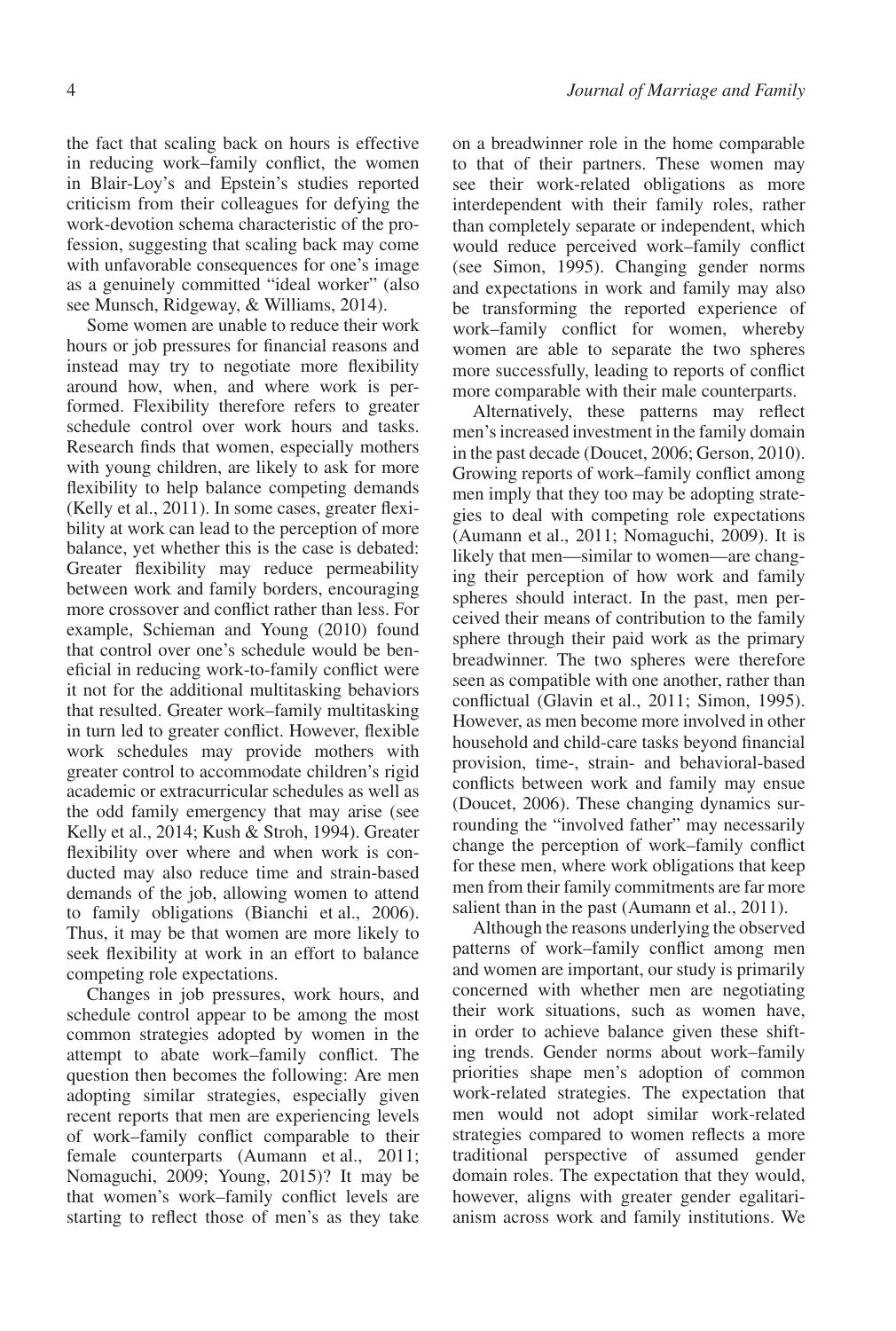discuss these two potential scenarios in the following sections.

#### *Traditional Gender Role Norms: Hegemonic Masculinity and Femininity*

According to traditional gender role norms, women should be more likely to change their work schedule or demands when compared with men. Women are perceived as primarily responsible for the domestic domain, whereas men are considered financial providers for the household (Christiansen & Palkovitz, 2001; Ridgeway, 2011). We would therefore predict that women would scale back on their work hours, try to reduce job demands, seek flexible work arrangements, or compromise their future careers for the sake of the family.

From a traditional perspective, however, men should be less likely to make work-related compromises for the family. Instead, they may be more apt to scale back on, opt out of, or compromise family-related time and obligations to achieve better balance (Coltrane, 2004; Maume, 2006). Becker and Moen's (1999) findings from interviews with 100 middle-class couples in upstate New York demonstrate this process. In most cases, the work–family adaptive strategies of scaling back, placing limits, or choosing a job versus a career were gendered. Although it seemed mutual among the couple, women were more likely to compromise their careers for jobs or scale back on work-related tasks and demands when compared with their husbands. These results are echoed by Kaufman and Uhlenberg (2000), who report that fathers with more traditional gender attitudes were likely to work more, compared to those fathers without children, to fulfill what they saw as the "good provider" role (Christiansen & Palkovitz, 2001). The discrepancy between these preferences and circumstances highlight the constraints placed on individuals' adoption of strategies to achieve work–family balance.

It is also unlikely that organizations provide men with more flexible, autonomous work conditions for the purposes of balancing family obligations. When compared with women, men request flexible work schedules less often (Fried, 1998; Kelly et al., 2011). Moreover, when they do, qualitative accounts suggest that men may not admit "their need for workplace flexibility is family related" (Brescoll, Glass, & Sedlovskaya, 2013, p. 370; Gerson, 1995; Powell, 1999). As

Brescoll et al. (2013, p. 371) point out, "respondents often report that their use of flexibility policies would make their status as caregivers more visible and salient in the workplace, much to their disadvantage." Trepidation among fathers to seek out workplace flexibility for family reasons may stem from traditional images of the "ideal worker," who prioritizes the job above all else (Acker, 1990; Kmec et al., 2014). From this perspective, men might be less likely to seek out similar work-related strategies as women to better balance competing obligations.

## *Egalitarian Trends and Changing Gender Role Expectations*

An alternative view suggests that men are likely to adopt similar strategies as women when negotiating work–family conflict. From this perspective, work and family institutions have evolved, becoming less gendered, thereby equalizing men's and women's associated expectations. Similar to women's "quiet revolution" in the workplace (Goldin, 2006), men have redefined their presence in the home in the past few decades. Evidence about "men who mother" (Doucet, 2006) and "intimate fatherhood" (Dermott, 2008) highlight a growing trend of family and domestic devotion among men in the 21st century. A number of U.S. studies suggest that the time fathers spend with children has doubled during the past half century. Married fathers now spend approximately 6.5 hours a week on child care, which is approximately 3 hours more than reported in the 1960s (Pew Research Center, 2011). In Canada, 20% of fathers report that they are primarily responsible for a number of child-care tasks related to getting children ready and helping with homework (Marshall, 2011; Young et al., 2014).

Father's increased domestic participation and reports of work–family conflict suggest that they may adopt work-related strategies similar to women to balance competing obligations. Although limited, there exists some evidence of these trends. We can infer that a small proportion of men are scaling back on paid employment to tend to child-care obligations. The numbers of stay-at-home fathers has increased slightly in the past decade. In 2012, stay-at-home fathers represented 8% of U.S. families with children younger than age 15. This figure is up from 3% in 2004 (Bureau of Labor Statistics, 2011). These numbers are increasing in Canada, too, where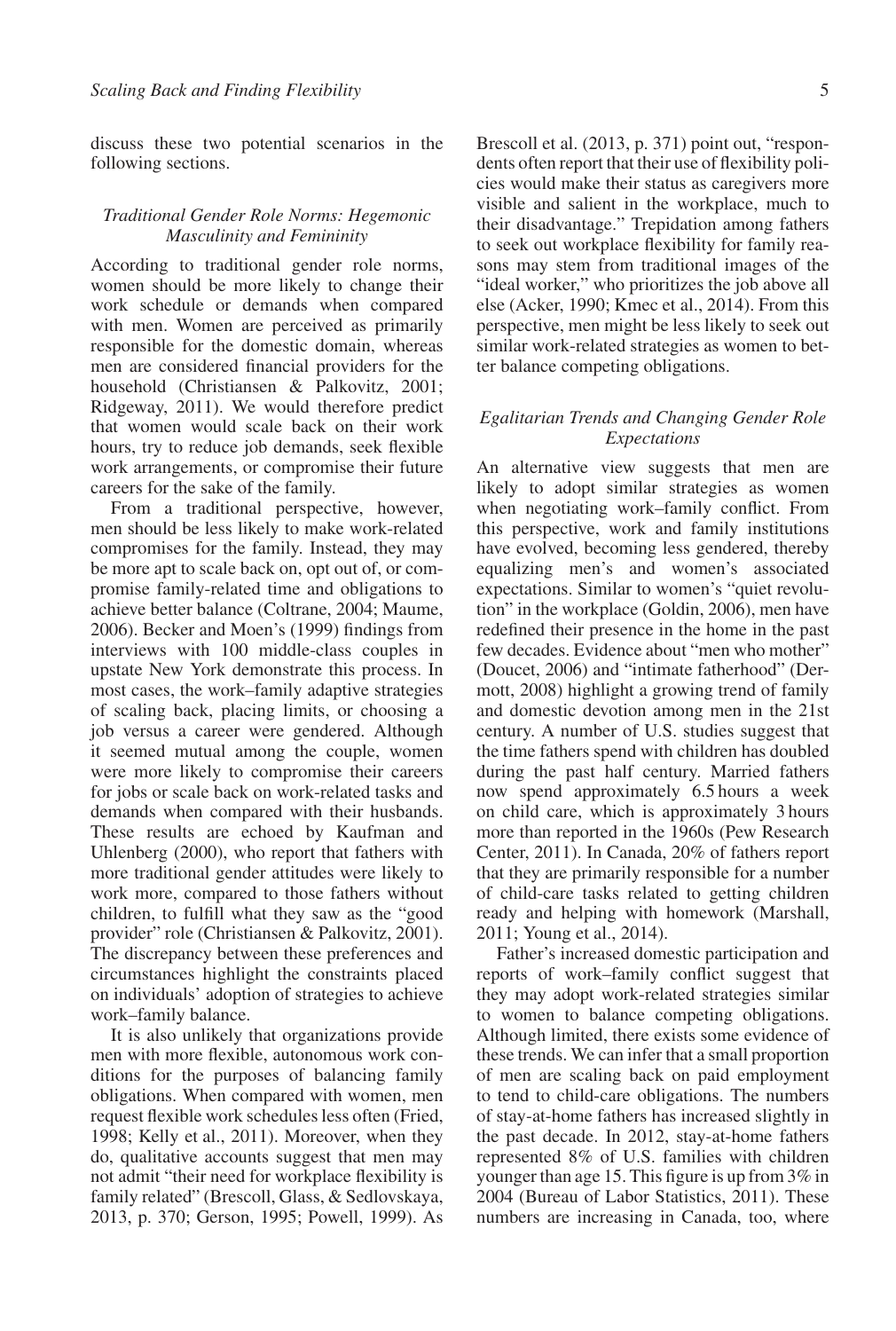fathers account for 12% of all stay-at-home parents when compared with 4% in 1986 (Statistics Canada, 2011). Yet it is unclear whether work–family conflict is contributing to men's reduction in paid work hours. Changes in work conditions are also happening among men: Qualitative studies on dual-earner couples find that some men make sacrifices to better balance work and family by scaling back on work hours and job pressures. However, adjustments to husbands' work conditions are limited when compared with their wives (Barnett & Rivers, 1998; Becker & Moen, 1999; for an exception, see Risman & Johnson-Sumerford, 1998).

Based on these ideas and evidence, it is likely that gender norms and expectations will influence men's adoption of work-related strategies similar to those of women. We further suspect that conditions in the household will also influence both men's and women's pursuits of changing work conditions. Of particular importance would be the presence of young children at home. Both mothers and fathers with young children will experience more work–family conflict than their parent counterparts, and their adoption of work-related strategies to abate such conflict will likely depend on this condition. Parents with younger children may pursue different work-related strategies when compared with those with older children to help cope with demanding time, energy, and child care associated with younger children (Bianchi et al., 2006; Gornick & Meyers, 2004). Parents with younger children might have few options but to reduce their work hours or job load, seek more family-friendly employment options, or opt out of paid work all together (Maume, 2006; Stone, 2007). For example, Becker and Moen (1999) found that couples with young children are more likely to scale back on work demands or place limits on the work encroaching on family time. Furthermore, because women are still responsible for the majority of child care (Bianchi et al., 2006; Family Work Institute, 2005), we suspect that younger children will have a greater impact on women's pursuit of work-related strategies when compared with men's (for similar findings, see Gornick & Meyers, 2004).

#### Formal Hypotheses

Based on the theory and evidence cited previously, we propose three specific hypotheses. The first includes the following competing components: Hypothesis 1a, the traditional gender hypothesis, states that men do not adopt similar work-related strategies as women in response to work–family conflict; and Hypothesis 1b, the egalitarian gender hypothesis, states that men do adopt similar work-related strategies as women in response to work–family conflict. Hypothesis 2 states that men's and women's adoption of work-related strategies in response to work–family conflict will be greater among those with young children in the household.

#### THE IMPORTANCE OF FAMILY CONDITIONS

It is important to note that decisions made in the workplace are often linked to family-related circumstances. The pursuit of greater schedule flexibility or reduced job demands is likely connected to compromises in the household or a spouse's work situation and domestic contribution. The presence of a stay-at-home spouse might alleviate conflict between competing domains as well as reduce the likelihood that respondents will cut back on work hours or job demands (Milkie & Peltola, 1999; Moen & Sweet, 2003). Because couples tend to be "decision making units"—meaning that decisions on behalf of one spouse are not made in isolation from the other (Becker & Moen, 1999)—we consider a range of spouses' work and family characteristics.

We also account for the respondent's own family-related obligations and time commitments. Parents may be more or less likely to scale back on job demands or seek flexible work options depending on the distribution of household chores, time with children, family meals, or child care (Hosking & Western, 2008). Parents' work–family conflict experiences also depend on these family-related factors (Michel, Kotrba, Mitchelson, Clark, & Baltes, 2011). We account not only for baseline spouse- and family-related situations but also between wave changes in these circumstances to control for their impact on respondents' work-related strategies.

#### **METHOD**

#### *Sample*

We analyzed the Canadian Work, Stress and Health study, which involved telephone interviews with a national sample of working Canadians in 2011 (Wave 1) and 2013 (Wave 2).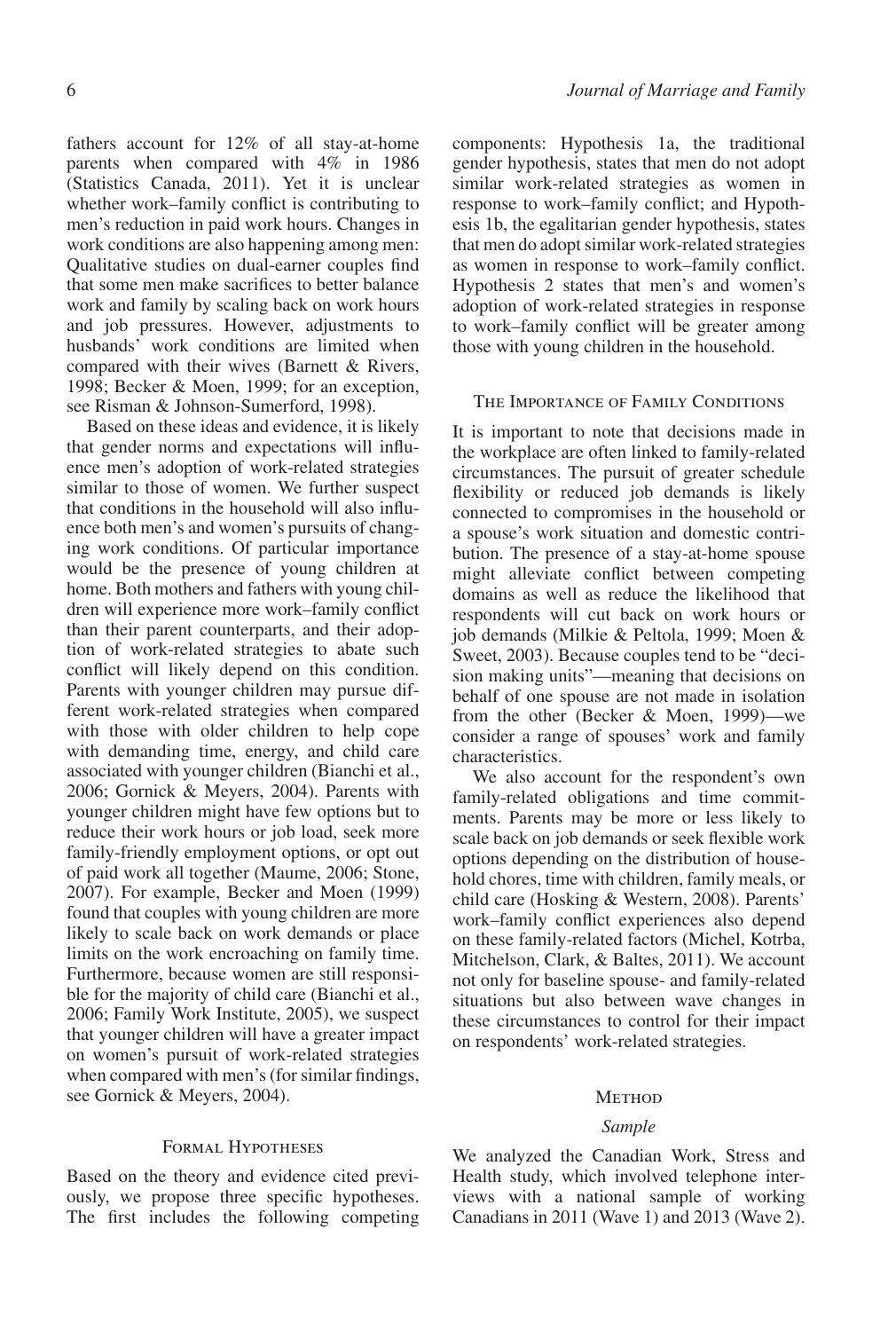Our sampling frame included numbers from both landlines and cellular phones. Calls were made to a regionally stratified unclustered random probability sample generated by random-digit-dial methods, and interviews were conducted in English or French. The final sample was 6,004, with a response rate of approximately 40%. Follow-up interviews with respondents were conducted 24 months after the initial interview, yielding a sample of 4,423 adults (74% follow-up response rate).

We considered whether attrition rates impact our overall analyses by testing the probability of remaining across waves. We used probit regression analyses and regressed the likelihood of remaining in the sample at Wave 2 on all independent variables. From these predictions, we constructed the inverse mills ratio or the "hazard of attrition" (for additional details, see Klein & Moeschberger, 2003). This ratio was then included as a control measure in all analyses to adjust for attrition as a result of work-related experiences and work–family conflict. In all models, this variable was nonsignificant. We are confident that attrition rates did not affect our final results.

The analytical sample includes married or cohabiting respondents with at least one child in the household at Wave 1. For our analyses, we excluded cases with missing values on the focal variables across both waves  $(n=610 \text{ missing})$ . We predicted the effect of work–family conflict on work-related strategies using a final sample of 474 mothers and 306 fathers.

# *Dependent Measures*

*Transitions in Job Demands.* We considered the following two changing demands: job pressures and work hours.

*Job pressure.* At both waves, three items asked about the frequency in the past 3 months of the following: "Felt overwhelmed by how much you had to do at work?" "Have to work on too many tasks at the same time?" "The demands of your job exceeded the time you have to do the work?" Response choices are coded: "never" (1), "rarely" (2), "sometimes" (3), "often" (4), and "very often" (5). We averaged the items to create the index; higher scores indicated more job pressure (Carayon & Zijlstra, 1999; Härmä, 2006;  $\alpha = .85$ , Wave 1;  $\alpha = .86$ , Wave 2). We treated this variable as a continuous measure.

*Work hours.* At both waves, we asked respondents how many hours they work in a typical week.

*Changes in work demands between waves.* To measure changes in job pressures and work hours we generated deviation scores between Wave 1 and Wave 2 values. Our approach was similar to lagged dependent variable or dynamic modeling approaches other than we estimated the deviations prior to analyses.

*Transitions in Work Flexibility.* We used one measure to estimate transitions to more flexible schedules. At each wave respondents were asked one item about their schedule control: "Who usually decides when you start and finish work each day?" "Someone else" was coded 1, "you are able to decide within limits" was coded 2, and "you are entirely free to decide" was coded 3. Because this measure was ordinal in nature, we created a dichotomous deviation measure to reflect an increase in schedule control (1) across waves, compared to those who did not report increased schedule control between these time periods (0). This approach was more appropriate compared to using a continuous deviation score such as was done with work hours and job pressures.

#### *Independent Variables*

*Work-to-family conflict at Wave 1.* We used four items to measure work–family conflict adapted from the National Study of the Changing Workforce (Family Work Institute, 2005). The items asked participants how often in the past 3 months they had: "not had enough time for the important people in your life because of your job," "not have the energy to do things with the important people in your life because of your job," "work kept you from doing as good a job at home as you could," and "job kept you from concentrating on important things in your family life." Response choices are "very often" (1), "often"  $(2)$ , "sometimes"  $(3)$ , "rarely"  $(4)$ , and "never" (5). We coded and averaged items so that higher scores reflected more work–family conflict ( $\alpha$  = .90). We also tested family-to-work conflict in predicting our focal outcomes but did not find that this measure significantly predicted changes in work demands or schedule control.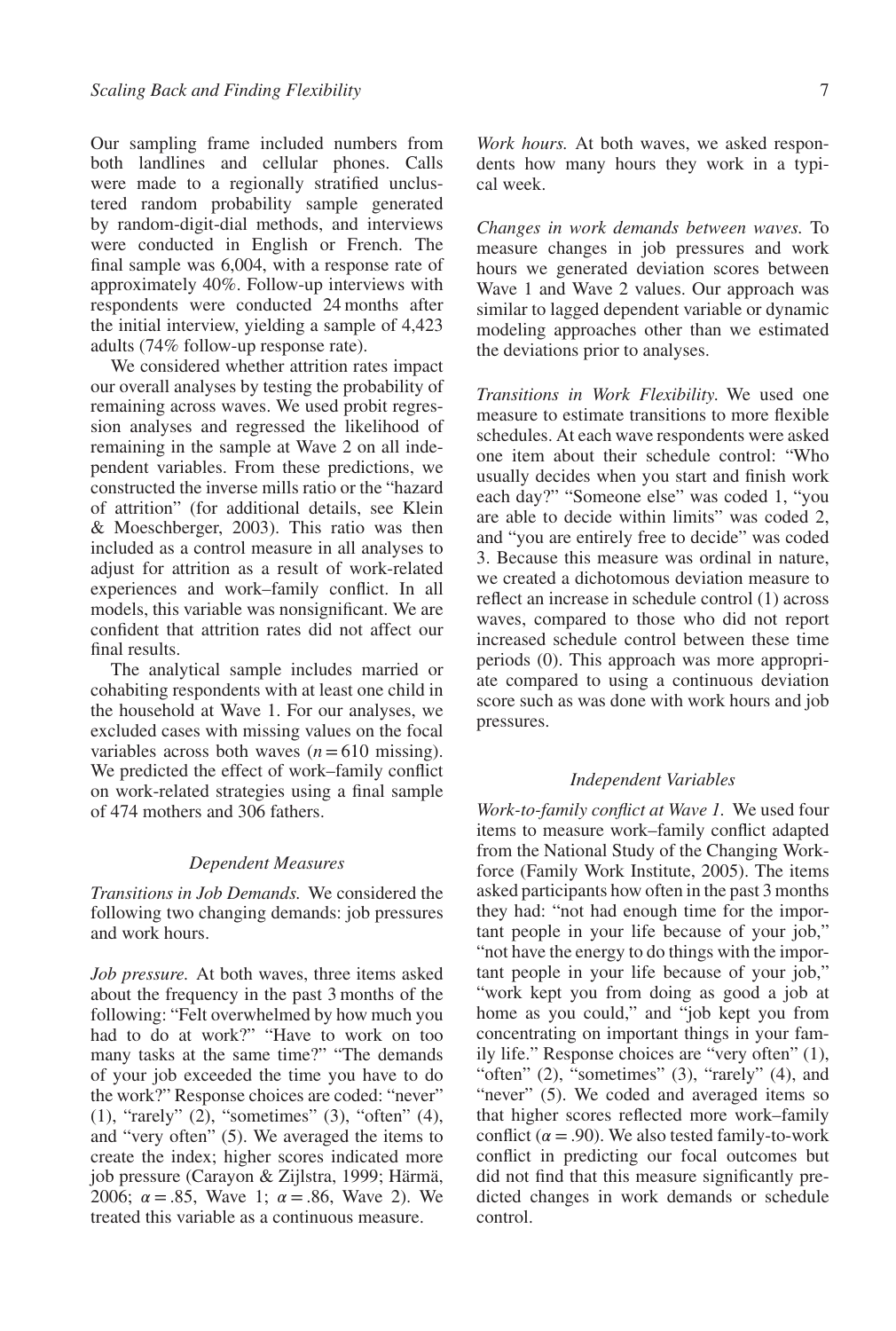*Presence of young children at Wave 1.* We measured the number of children residing in the household who were younger than 6 years of age (1) and compared these respondents to those whose children were aged 6 years or older (0). Recall that in our sample all respondents reported having at least one child at either wave. If respondents had a child(ren) younger than 6 and a child(ren) aged 6 years or older they still received a 1 on this variable. We initially tested differences between various ages of children (*<*6, 6–11, 12–18). The only differences found were among those with children aged younger than 6 and those with children aged 6 years or older. These results parallel studies within the area that report that the presence of young children at home influences work-related strategies used to achieve balance (Becker & Moen, 1999; Laurijssen & Glorieux, 2013).

*Number of children at home at Wave 1.* We included a variable comprising the count of total number of children.

*Change in children between waves.* We created a deviation measure for the change in the number of children reported living in the household. Any deviation was coded 1 and compared to respondents who did not report changes in the number of children living in the household (0). We also included a dichotomous measure to capture whether the respondent had an infant in the household at Wave 1 (presence of child aged 2 or younger = 1; no child aged 2 or younger = 0, reference). We include a deviation measure for changes in the presence of an infant in the home between waves. Any deviation was coded 1 and compared to those with no deviation (0).

*Confounding Family Conditions.* For reasons previously discussed, we control for a variety of family conditions that may change across the two waves influencing reports of work–family conflict and adopted strategies to reduce such conflict.

*Married (Wave 1)*. Individuals who were married were coded 1 compared to respondents who were cohabiting (0). All other respondents were excluded from analyses given our sample criteria. One's marital status may influence the adoption of work-related strategies to achieve balance. Married respondents may be more or less likely to come from dual-earning households compared to cohabiting respondents.

Moreover, married versus cohabiting respondents may experience work–family conflict differently (Michel et al., 2011).

*Spouse work hours at Wave 1*. We included a continuous measure for respondents' reports of their spouses' average work hours per week.

*Spouse work-to-family conflict at Wave 1*. We assessed participants' perceptions of their spouse's work–family conflict with an item that asks the following: "In the last three months, how often did your spouse's/partner's job interfere with home or family life." Response choices include "never" (1), "rarely" (2), "sometimes" (3), "often" (4), and "very often" (5; adapted from the 2008 National Survey of the Changing Workforce; for a review, see Aumann et al., 2010). Although single item measures of perceptions are not ideal, they have been used in previous research on crossover stress (Stevens, Kiger, & Riley, 2006).

*Frequency of chores and child care at Wave 1*. We included separate measures of respondents' frequency of chores and child care. At both waves respondents were asked about the distribution of eight tasks between themselves and their spouse (Sweet, Bumpass, & Call, 1988). These tasks included (a) preparing meals, (b) laundry, (c) cleaning house, (d) shopping for groceries, (e) dishes, (f) getting kids ready for school, (g) helping kids with homework, and (h) organizing family activities. Response choices included (1) "you always do it," (2) "you usually do it," (3) "both you and your spouse do it," (4) "your spouse usually does it," or (5) "your spouse always does it." These scores are summed and then averaged into two separate indices for chores and child care, where higher scores mean spouses perform more tasks  $(\alpha = .77, \text{Wave 1}; \alpha = .76, \text{Wave 2}).$ 

*Family meals*. At each wave, respondents were asked how many nights per week their family eats a main meal together. Responses vary from 0 to 7 days per week.

*Deviations in Spouse and Family Conditions Between Wave 1 and Wave 2.* We created deviation scores between waves for the following variables: spouse's work hours, spouse's work-to-family conflict, distribution of chores and child care, and family meals per week. To create deviation scores we subtracted Wave 1 values from Wave 2 values and modeled these differences as continuous measures.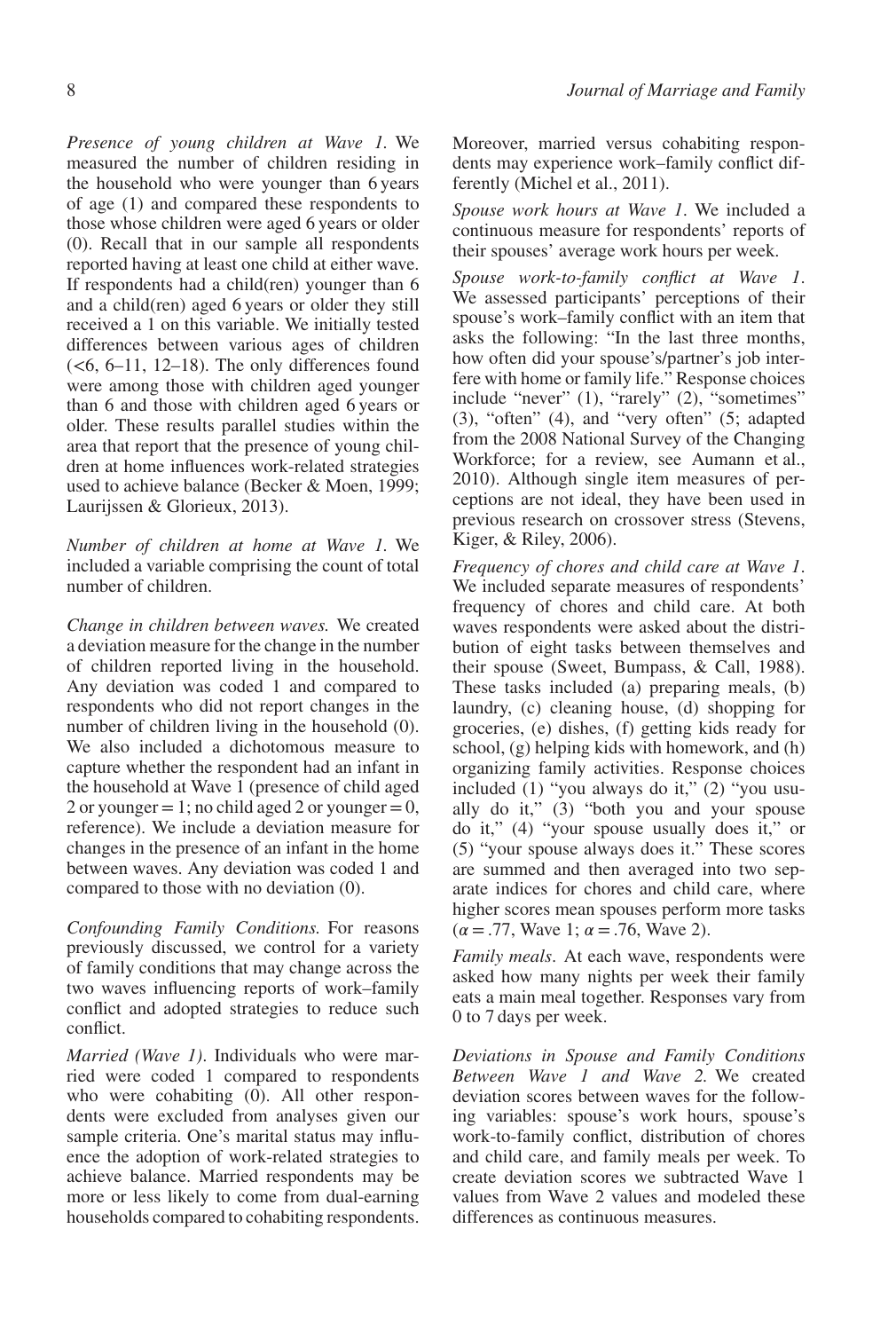# *Social and Demographic Covariates—Measures From Wave 1*

*Gender.* We used dummy codes for men (0) and women (1). Age was coded in years (22 to 59 years old for our subsample). Education contrasted "high school or GED" with "less than high school," "associate/2-year degree," "some college, no degree earned," "4-year university degree," or "graduate or professional degree (M.A./Ph.D.)." One item assessed personal earnings in the previous year from all sources with the following categories: "\$25,000 or less," "\$25,001 to \$50,000," "\$50,001 to \$75,000," "\$75,001 to \$100,000," "\$100,001 or more." We used \$25,001 to \$50,000 as the reference group.

We also controled for a variety of employment-related criteria, including occupation, employment type, and authority. These factors may influence respondents' ability to scale back on job demands or seek more flexible work options. For example, professionals are more likely to have schedule control but coupled with greater work demands. Similarly, self-employed respondents may have the ability to set their own schedules, compared to wage or salaried workers (Schieman, 2013; Schieman & Young, 2010). We considered these potentially influential employment factors. To assess whether the participant was in a higher status occupation, the following question was asked: "What kind of work do you do? That is, what is your occupation?" Using the open-ended information provided, we coded higher status occupation ("executive" or "professional") with a category that combines all others ("technical," "service," "sales," "administrative" and "production"). We compared individuals who were "wage and salaried employees who work for someone else" with two other groups: "business owners with employees" and "independent self-employed without employees." We used the following three items to assess job authority: "Do you influence or set the rate of pay received by others?" "Do you have the authority to hire or fire others?" "Do you supervise or manage anyone as part of your job?" If the respondent reported "yes" to the last question, then we asked the following: "Do any of those individuals supervise or manage others?" We coded "no" responses as 0 and "yes" responses as 1. To create the index, we summed these responses. These items were similar to those in other studies (Elliot & Smith, 2004).

*Change in employment status, position, or organization between waves.* We assumed that individuals are actively making decisions to scale back on demands or seek flexible arrangements. However, it may be that individuals change job locations or position within the same organization (i.e., promotion, demotion). These lateral or vertical transitions may come with changes in one's schedule flexibility or work load. In an attempt to rule out causal variability, we considered whether respondents remained in the same job or position between waves when compared to all other scenarios. We created one variable to tap changes in job status or location. Respondents who remained working in the same job between waves were coded 1 and compared to those who said they had "stayed at same place of employment but changed positions" or "changed employment organizations" (0).

#### *Plan of Analysis*

To test our hypotheses we first ran a series of ordinary least squares regression models to predict the effect of work–family conflict at Wave 1 deviations in job demands. Table 2 (below) presents unstandardized regression coefficients for changes in job pressures (first two columns) as well as changes in work hours (final two columns). Negative coefficients signal a reduction in either outcome. In each case, we present the additive model and then test whether the effects of work–family conflict on changes in job demands vary for mothers and fathers by presence of young children (Female × Work-to-Family Conflict; Hypotheses 1a, 1b; Female  $\times$  Work-to-Family Conflict  $\times$  Child Younger Than 6, Hypothesis 2). Second, we followed a similar process predicting increased schedule control from work–family conflict (Table 3, below). For this outcome, we used binary logistic regression given the nature of our outcome and reported odds ratios across all models. Similar to the previous models, we tested two- and three-way interaction terms between gender, work–family conflict, and the presence of young children.

For all outcomes, we found significant three-way interaction terms between gender, work–family conflict, and the presence of young children (controlling for all lower order multiplicative and additive terms; see online Appendix 1). We limit our presentation of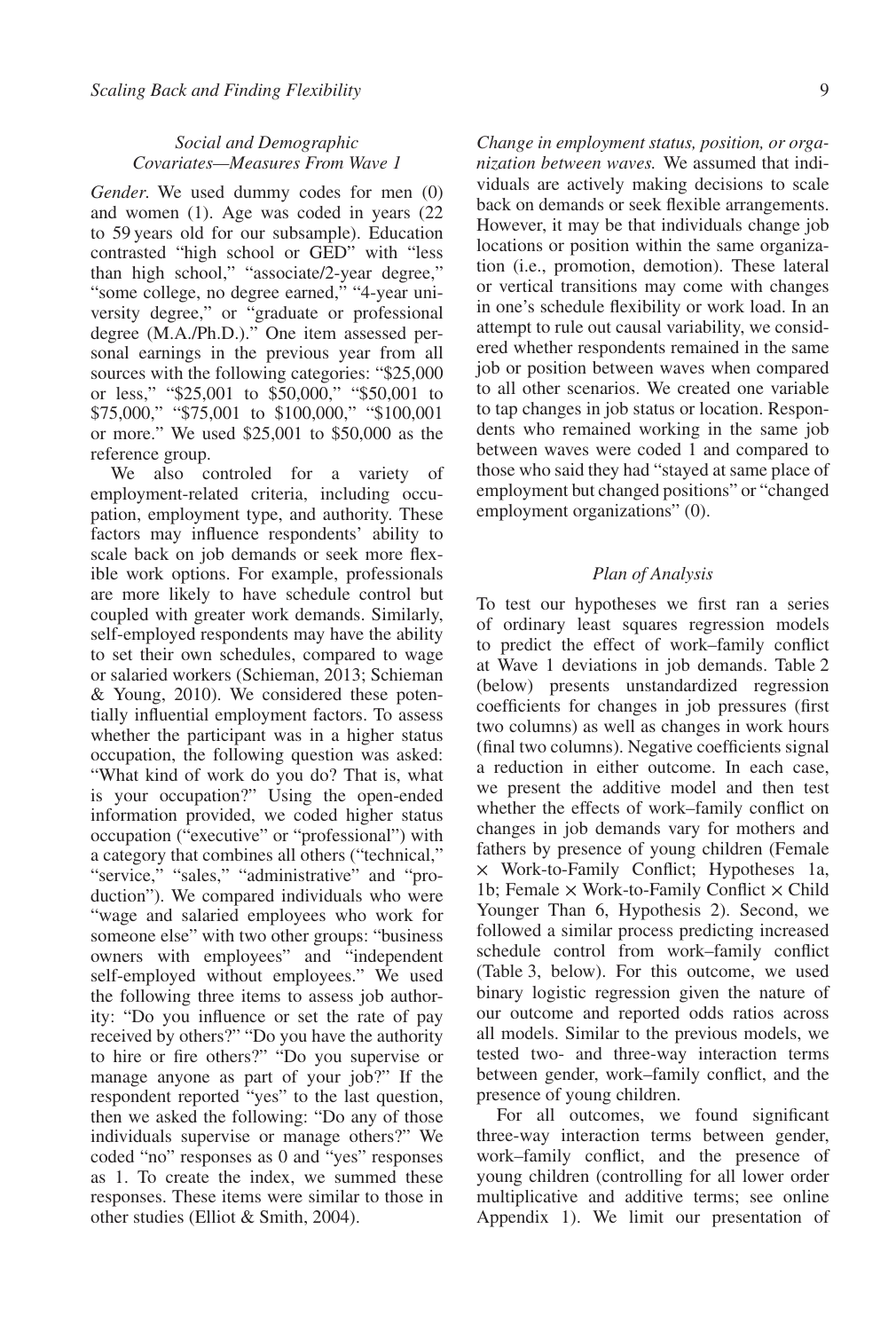two-way interactions in the tables for the purposes of space, but report all other multiplicative coefficients in Appendix 1. We conducted subsequent Chow tests for significance across group slopes. These test statistics are presented below. The coefficients for each subgroup are presented in online Appendix 2.

#### **RESULTS**

Table 1 presents the descriptive statistics separately for mothers and fathers for all focal measures based on the reduced sample for our study. We used *t* tests to determine gender differences in means and chi-square tests to determine differences in proportions for all binary variables. Consistent with recent findings, we did not observe gender differences in work–family conflict. Fathers worked more hours at Wave 1; mothers and fathers reported similar job pressures across waves, but fathers reported more schedule control generally across waves than mothers.

Table 2 presents ordinary least squares regression results for changes in job demands as outcomes, including deviations in pressures and hours between waves. Initially, findings indicate that work–family conflict reduces job pressures and work hours between waves (Model 1 in both panels; *b*= −0.211, *p<*.001; *b*= −1.031, *p<*.05, respectively). Subsequent models including interactions between our conflict measures and gender and gender and young children suggested that the effect of work–family conflict on deviations in job pressures and work hours varies for mothers and fathers with younger children when compared with those with older children  $(b_{\text{women*wtc*kidun6}} = -.424, p < .01;$ <br> $b_{\text{women*wtc*kidun6}} = -3.042, p < .05, \text{respect}$  $b_{\text{women*wfc*kidun6}} = -3.042, \quad p < .05,$ tively). These associations are best demonstrated visually. Figures 1 and 2 show a series of panels: Panel A of each figure presents results by gender for parents with younger children. Panel B of each figure presents results for parents without younger children in the household. In both cases, the dotted line represents fathers' results compared to mothers' results (solid black line). These graphs suggest that although both mothers and fathers with older children were likely to reduce job pressures and work hours (Panel B in both Figures 1 and 2), mothers with young children were likely to scale back more because of work–family conflict when compared with fathers with young children who did not report

a significant reduction in pressures or work hours. These results partially supported our hypotheses: Parents with younger children were more likely to reduce work demands; however, this may be more prevalent for mothers than fathers.

Table 3 presents binary logistic regression results for an increase in schedule control between waves. These results were similar to those previously reported in the opposite direction. Work–family conflict appears to increase the odds of increased schedule control in Model 1 (odds ratio=1.199, *p<*.05). However—similar to our previous findings for job demands—the impact of work–family conflict varied by gender and presence of young children. We present the relevant interaction terms in Model 3 (odds ratio=2.361, *p<*.05).

Our conditional associations for work–family conflict and increased schedule control are best demonstrated visually. Figure 3 shows the following two panels: Panel A presents results by gender for parents with younger children. Panel B presents results for parents without younger children in the household. In both cases, the dotted line represents fathers' results compared to mothers' results (solid black line). Fathers with older children were more likely to report increased schedule control as a result of work–family conflict between waves when compared with mothers with older children (Panel B in Figure 3). We observed divergent patterns for mothers and fathers with young children: These mothers were far more likely to report increased schedule control between waves when compared with fathers with young children, who—alternatively—were less likely to report increased schedule control at higher levels of work–family conflict (Panel A in Figure 3). Once again, these results collectively support our hypotheses: Parents with younger children were more likely to report increased schedule control as a consequence of work-to-family conflict; however, this may be more prevalent for mothers than fathers. These trends were opposite for parents with older children: These fathers were more likely than mothers to report increased schedule control because of work–family conflict. We discuss possible reasons for our findings in the following sections.

Subsequent Chow tests for significance between groups were conducted. Chow tests allowed us to test whether the slope for work–family conflict was the same across all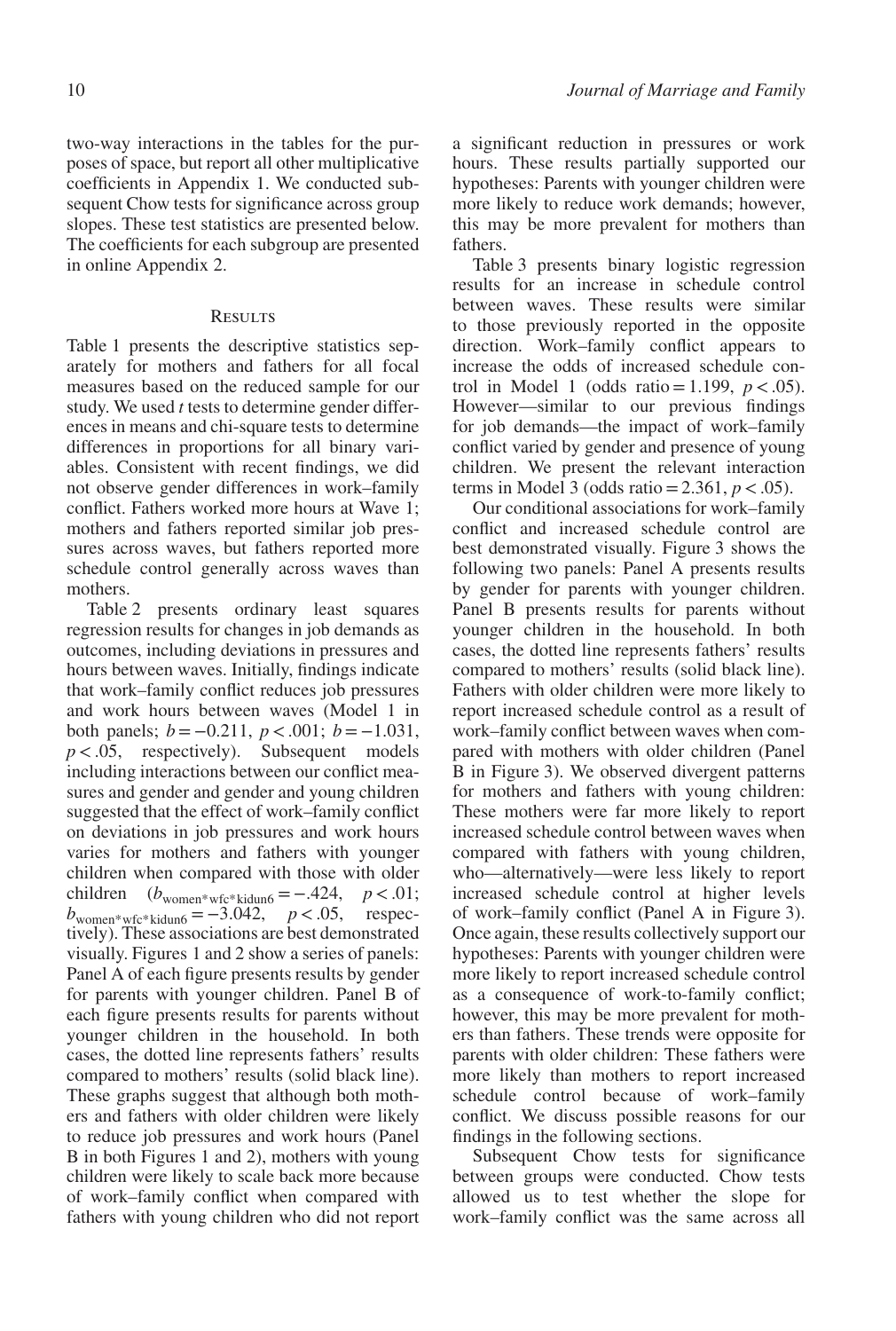|                                               |                  | Mothers                  | Fathers               |       |
|-----------------------------------------------|------------------|--------------------------|-----------------------|-------|
| Variable                                      | $\boldsymbol{M}$ | SD                       | $\cal M$              | SD    |
| Focal variables                               |                  |                          |                       |       |
| Work-to-family conflict                       | 2.61             | 1.00                     | 2.62                  | 0.96  |
| Job pressures                                 | 3.09             | 1.11                     | 3.15                  | 1.04  |
| Job pressures (Wave 2)                        | 3.11             | 1.02                     | 3.09                  | 1.07  |
| Work hours                                    | 35.36            | 12.36                    | 44.70***              | 11.84 |
| Work hours (Wave 2)                           | 35.22            | 11.19                    | $44.07***$            | 10.68 |
| Schedule control                              |                  |                          |                       |       |
| No control                                    | 0.49             |                          | $0.32***$             |       |
| No control (Wave 2)                           | 0.43             |                          | $0.33***$             |       |
| Some control                                  | 0.37             |                          | $0.51***$             |       |
| Some control (Wave 2)                         | 0.45             |                          | 0.51                  |       |
| Full control                                  | 0.14             |                          | 0.18                  |       |
| Full control (Wave 2)                         | 0.12             |                          | 0.17                  |       |
| Family covariates                             |                  |                          |                       |       |
| Child younger than 6 years                    | .43              |                          | 0.44                  |       |
| No. of children                               | 1.95             | 0.84                     | 1.87                  | 0.81  |
| No. of children (Wave 2)                      | 1.90             | 0.85                     | 1.86                  | 0.77  |
| Presence of infant                            | 0.21             | $\equiv$                 | 0.11                  |       |
| Presence of infant (Wave 2)                   | 0.11             | $\overline{\phantom{0}}$ | 0.15                  |       |
| Married                                       | 0.82             | $\overline{\phantom{0}}$ | 0.80                  |       |
| Spouse work hours                             | 44.92            | 10.02                    | $36.00***$            | 11.60 |
| Spouse work hours (Wave 2)                    | 44.41            | 9.84                     | 36.15                 | 11.36 |
| Spouse work-family conflict                   | 2.39             | 1.08                     | $1.99***$             | 0.99  |
| Spouse work-family conflict (Wave 2)          | 2.43             | 1.07                     | 2.04                  | 0.91  |
| Frequency of chores <sup>a</sup>              | 2.20             | .68                      | $3.38***$             | 0.66  |
| Frequency of chores <sup>a</sup> (Wave 2)     | 2.21             | .66                      | 3.21                  | 0.63  |
| Frequency of child care <sup>a</sup>          | 2.22             | .72                      | $3.31***$             | 0.70  |
| Frequency of child care <sup>a</sup> (Wave 2) | 2.26             | .69                      | 3.30                  | 0.69  |
| Family meals per week                         | 6.29             | 1.86                     | 6.32                  | 1.87  |
| Family meals per week (Wave 2)                | 5.06             | 1.87                     | 5.09                  | 1.90  |
| Work covariates                               |                  |                          |                       |       |
| Executive                                     | 0.11             |                          | $0.16*$               |       |
| Wage/salaried                                 | 0.83             |                          | 0.79                  |       |
| Owner                                         | 0.06             | -                        | $0.10*$               |       |
| Self-employed                                 | 0.11             | $\overline{\phantom{0}}$ | 0.11                  |       |
| Authority                                     | 0.82             | 0.97                     | 1.15                  | 1.15  |
| Same job between waves                        | 0.65             |                          | 0.66                  |       |
| Social/demographic covariates                 |                  |                          |                       |       |
| Age                                           | 39.63            | 6.67                     | $40.89***$            | 6.65  |
| Less than high school                         | 0.02             |                          | 0.04                  |       |
| High school                                   | 0.13             |                          | 0.12                  |       |
| Some college                                  | 0.08             | -                        | $0.14***$             |       |
| Associate degree                              | 0.12             |                          | 0.12                  |       |
| College degree                                | 0.47             |                          | $0.40*$               |       |
| Graduate/professional degree                  | 0.18             |                          | 0.18                  |       |
| \$25,000 or less                              | 0.22             |                          | $0.05***$             |       |
| \$25,001 to \$50,000                          | 0.41             |                          | $0.32***$             |       |
| \$50,001 to \$75,000                          | 0.22             |                          | $0.26***$             |       |
| \$75,001 to \$100,000                         | 0.10             |                          | $0.20^{\ast\ast\ast}$ |       |
| More than \$100,000                           | 0.05             | $\overline{\phantom{0}}$ | $0.05^*$              |       |
|                                               |                  |                          |                       |       |

Table 1*. Descriptive Statistics for Study Variables for Mothers (*N =*474) and Fathers (*N =*306)*

*Note*. Asterisks signify significant differences between mothers and fathers within waves. We present means for continuous variables and percentages for categorical variables. We use *t* tests to test gender differences across continuous variables and chi-square tests for all binary variables.

aHigher scores reflect that spouse performs more chores and child care when compared with the respondent.

 $*_{p}$  < .05,  $*_{p}$  < .01,  $*_{p}$  < .001 (two-tailed test).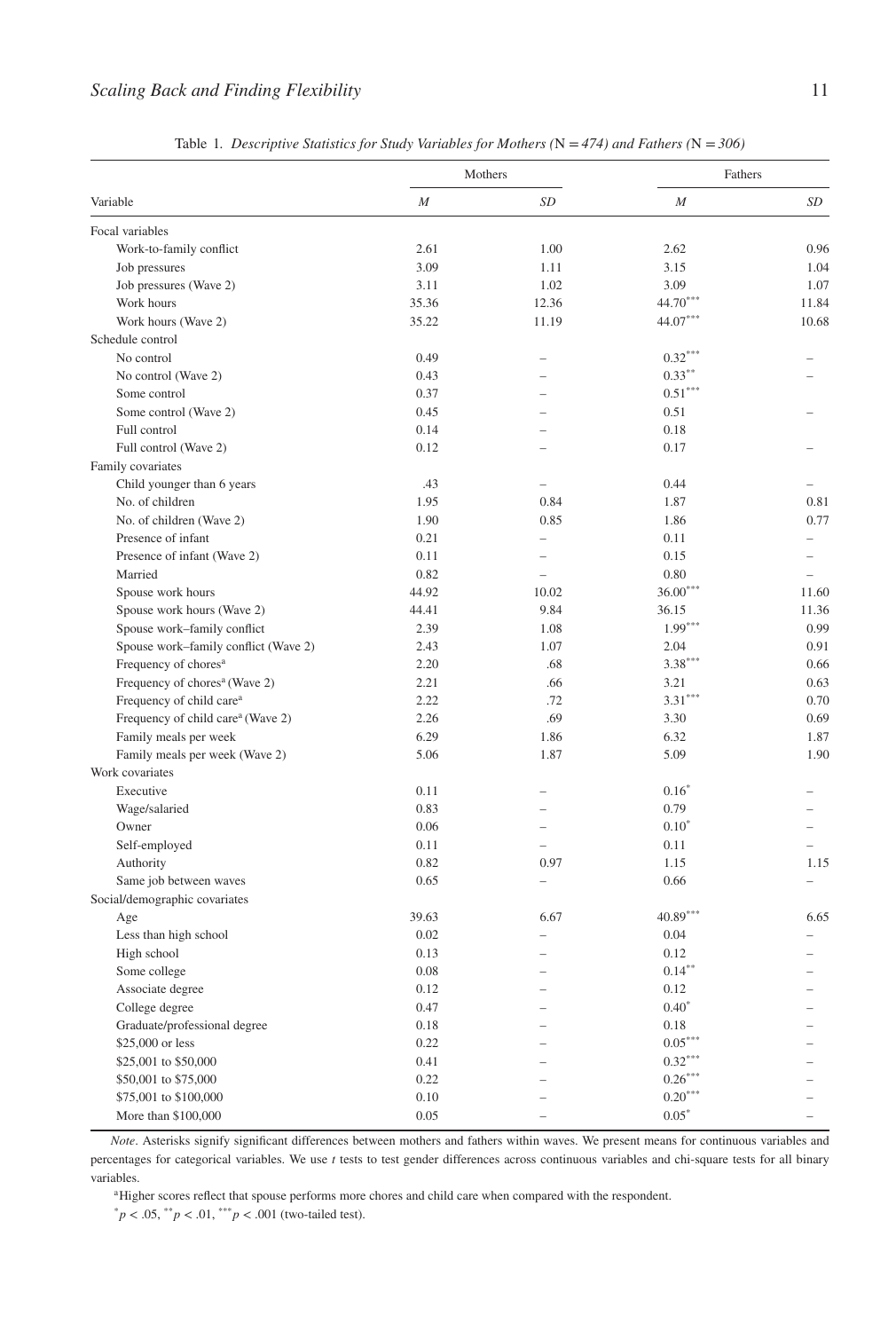|                                                         |             | Change in Job Pressure | Change in Work Hours  |                       |
|---------------------------------------------------------|-------------|------------------------|-----------------------|-----------------------|
| Variable                                                | (1)         | (2)                    | (1)                   | (2)                   |
| <b>WFC</b>                                              | $-0.211***$ | $-0.358***$            | $-1.031$ <sup>*</sup> | $-1.921$              |
| Women                                                   | 0.110       | $0.990**$              | 0.168                 | 6.478                 |
| Relevant interaction terms                              |             |                        |                       |                       |
| Women $\times$ WFC                                      |             | 0.114                  |                       | 0.849                 |
| Women $\times$ WFC $\times$ Child <6 Years <sup>a</sup> |             | $-0.424***$            |                       | $-3.042$ <sup>*</sup> |
| Family covariates                                       |             |                        |                       |                       |
| Child younger than 6 years <sup>b</sup>                 | $-0.006$    | $-1.100**$             | 1.772                 | $-2.267$              |
| No. of children                                         | 0.056       | 0.059                  | $-0.205$              | 0.179                 |
| $\Delta$ in no. of children                             | 0.044       | 0.043                  | $-2.004*$             | $-2.224$ <sup>*</sup> |
| Presence of infant                                      | $-0.014$    | $-0.013$               | $-2.195$              | $-2.027$              |
| $\Delta$ in presence of infant                          | 0.157       | 0.138                  | 0.597                 | 0.375                 |
| Married (vs. cohabiting)                                | $-0.046$    | $-0.046$               | $-0.800$              | 0.978                 |
| Spouse work hours                                       | 0.001       | 0.001                  | $-0.041$              | $-0.050$              |
| $\Delta$ in spouse work hours                           | 0.001       | 0.001                  | 0.001                 | $-0.001$              |
| Spouse WFC                                              | $-0.012$    | $-0.016$               | 0.593                 | 0.534                 |
| $\Delta$ in spouse WFC                                  | $-0.044$    | $-0.049$               | $-0.170$              | $-0.261$              |
| Frequency of chores                                     | $-0.036$    | $-0.030$               | $-0.744$              | $-0.689$              |
| $\Delta$ in frequency of chores                         | $-0.028$    | $-0.045$               | $-0.581$              | $-0.646$              |
| Frequency of child care                                 | 0.084       | 0.079                  | 0.530                 | 0.534                 |
| $\Delta$ in frequency of child care                     | 0.114       | 0.124                  | $1.801*$              | $1.824*$              |
| Family meals per week                                   | 0.017       | 0.022                  | $-0.420$              | $-0.382$              |
| $\Delta$ in family meals per week                       | $-0.037$    | $-0.039$               | $-0.559*$             | $-0.582^*$            |
| Work covariates                                         |             |                        |                       |                       |
| Executive                                               | 0.033       | 0.057                  | 0.274                 | 0.432                 |
| Owner <sup>c</sup>                                      | $-0.184$    | $-0.243$               | $-0.897$              | $-3.183$              |
| Self-employed <sup>c</sup>                              | 0.184       | 0.150                  | 0.686                 | $-0.775$              |
| Authority                                               | $-0.030$    | $-0.038$               | $-0.527$              | $-0.627$              |
| Same job between waves <sup>d</sup>                     | 0.036       | 0.032                  | 0.582                 | 0.563                 |
| Social/demographic covariates                           |             |                        |                       |                       |
| Age                                                     | $-0.007$    | $-0.004$               | $-0.049$              | 0.152                 |
| Less than high school <sup>e</sup>                      | 0.339       | 0.218                  | 1.093                 | $-0.974$              |
| Some college <sup>e</sup>                               | 0.078       | 0.036                  | 1.681                 | 1.340                 |
| Associate degree <sup>e</sup>                           | 0.034       | 0.033                  | $-0.254$              | 0.498                 |
| College degree <sup>e</sup>                             | 0.088       | 0.091                  | 1.595                 | 3.066                 |
| Graduate/professional degree <sup>e</sup>               | $-0.093$    | $-0.092$               | 0.958                 | 2.341                 |
| \$25,000 or $lessf$                                     | 0.131       | 0.098                  | $-1.310$              | 2.176                 |
| \$50,001 to \$75,000 <sup>f</sup>                       | 0.189       | 0.240                  | $-1.663$              | 0.216                 |
| \$75,001 to \$100,000f                                  | $-0.077$    | $-0.005$               | $-0.086$              | 1.630                 |
| More than $$100,000$ <sup>f</sup>                       | 0.284       | $0.319*$               | $-1.228$              | $-1.008$              |
| Constant                                                | .091        | 1.124                  | 7.878                 | 5.539                 |
| $R^2$                                                   | .104        | .119                   | .069                  | .084                  |

Table 2*. Ordinary Least Squares Regression of Changes in Work Conditions and Work–Family Conflict (*N =*780)*

*Note*. Unstandardized regression coefficients reported. All models control for the probability of attrition between waves and tested for the possibility of nonlinear age effects, none of which were found. WFC = work-to-family conflict. Δ refers to "change in" each respective variable.

<sup>a</sup>Lower order terms are included in each interaction model and are presented in Appendix 1. <sup>b</sup>Compared to no presence of children aged younger than 6 years. Compared to wage and salaried. <sup>d</sup>Compared to respondents who changed job location or position between waves. <sup>e</sup>Compared to high school degree or GED. <sup>f</sup>Compared to \$25,001 to \$50,000.

 ${}^{*}p$  < .05,  ${}^{*}p$  < .01,  ${}^{***}p$  < .001 (two-tailed test).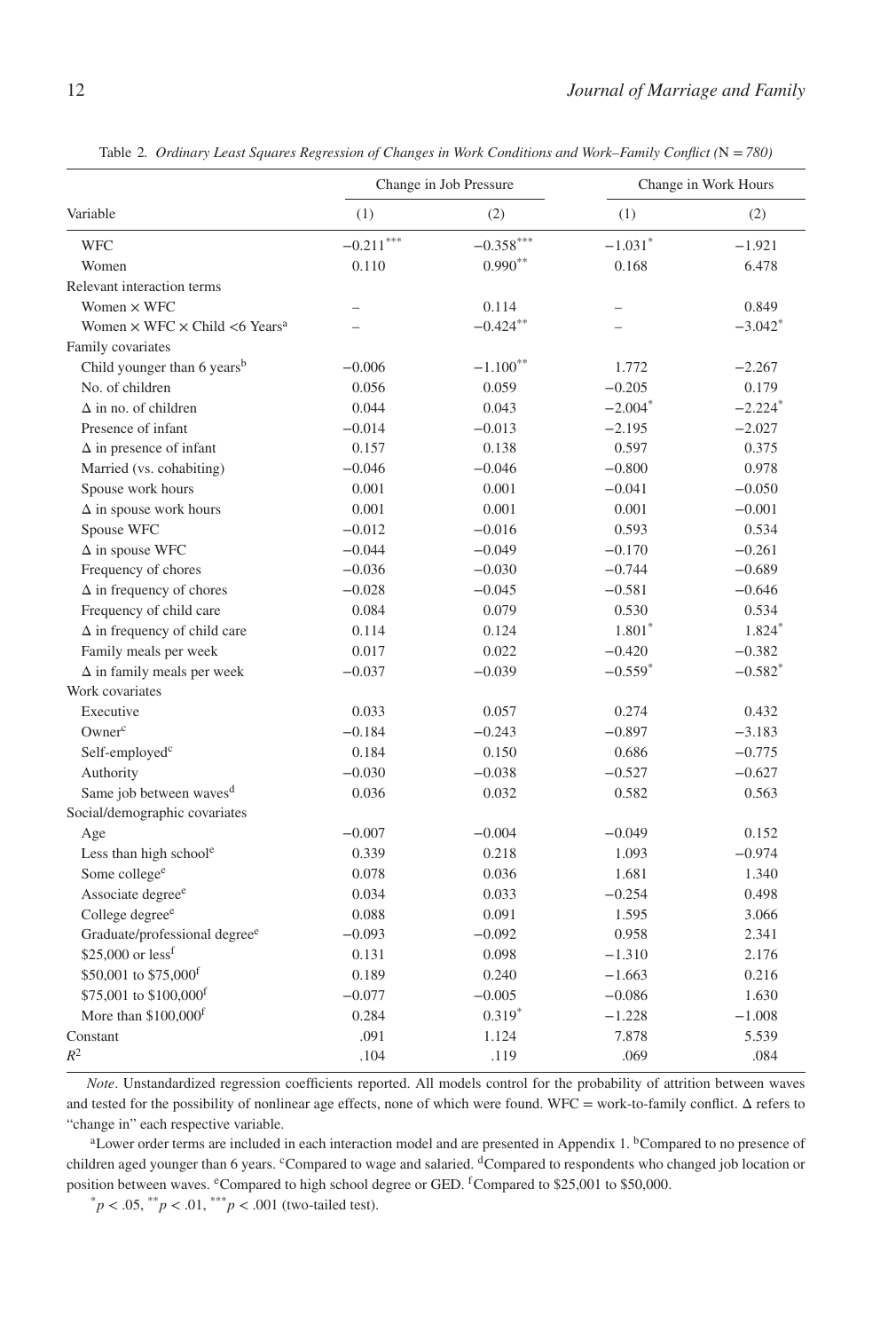Figure 1. Predicted Change in Job Pressures by Work–Family Conflict for Presence of Child Younger Than Age 6 (Panel A) and No Children Younger Than Age 6 (Panel B) by Gender. Panel A: Child Younger Than 6; Panel B: No Children Younger Than 6 Present.



*Note*. Predicted values are based on Model 2 of "Change in Job Pressures" model series in Table 2. All continuous variables are held constant at their respective means. For categorical variables, we solved the equation for married mothers and fathers with a high school degree or GED, earning \$25,001 to 50,000 per year, nonexecutives/professionals, employed in private for-profit business. All continuous variables were set to their mean value.

Figure 2. Predicted Change in Work Hours by Work–Family Conflict for Presence of Child Younger Than Age 6 (Panel A) and No Children Younger Than Age 6 (Panel B) by Gender. Panel A: Child Younger Than 6; Panel B: No Children Younger Than 6 Present.



*Note*. Predicted values are based on Model 2 of "Change in Work Hours" model series in Table 2. All continuous variables are held constant at their respective means. For categorical variables, we solved the equation for married mothers and fathers with a high school degree or GED, earning \$25,001 to 50,000 per year, nonexecutives/professionals, employed in private for-profit business. All continuous variables were set to their mean value.

subgroups (i.e., women with and without young children; men with and without young children). For each outcome, we found that that the slopes did significantly vary  $(F_{changejobyressures} = 2.30,$  $p < .05$ ;  $F_{changeworkhours} = 2.20$ ,  $p = .05$ ). We used the "test" statement in Stata to arrive at these values. The slopes used for each group to calculate these tests are presented in Appendix 2. We used a chi-square likelihood ratio test to examine differences for our third outcome—increased schedule control—because Chow tests can only be calculated for continuous outcomes and the latter measure is coded as binary. The likelihood ratio test was also statistically significant, suggesting differences in the effect of work–family conflict on increased schedule control across groups ( $\chi^2$   $\chi^2$  = 4.11, *p<*.05).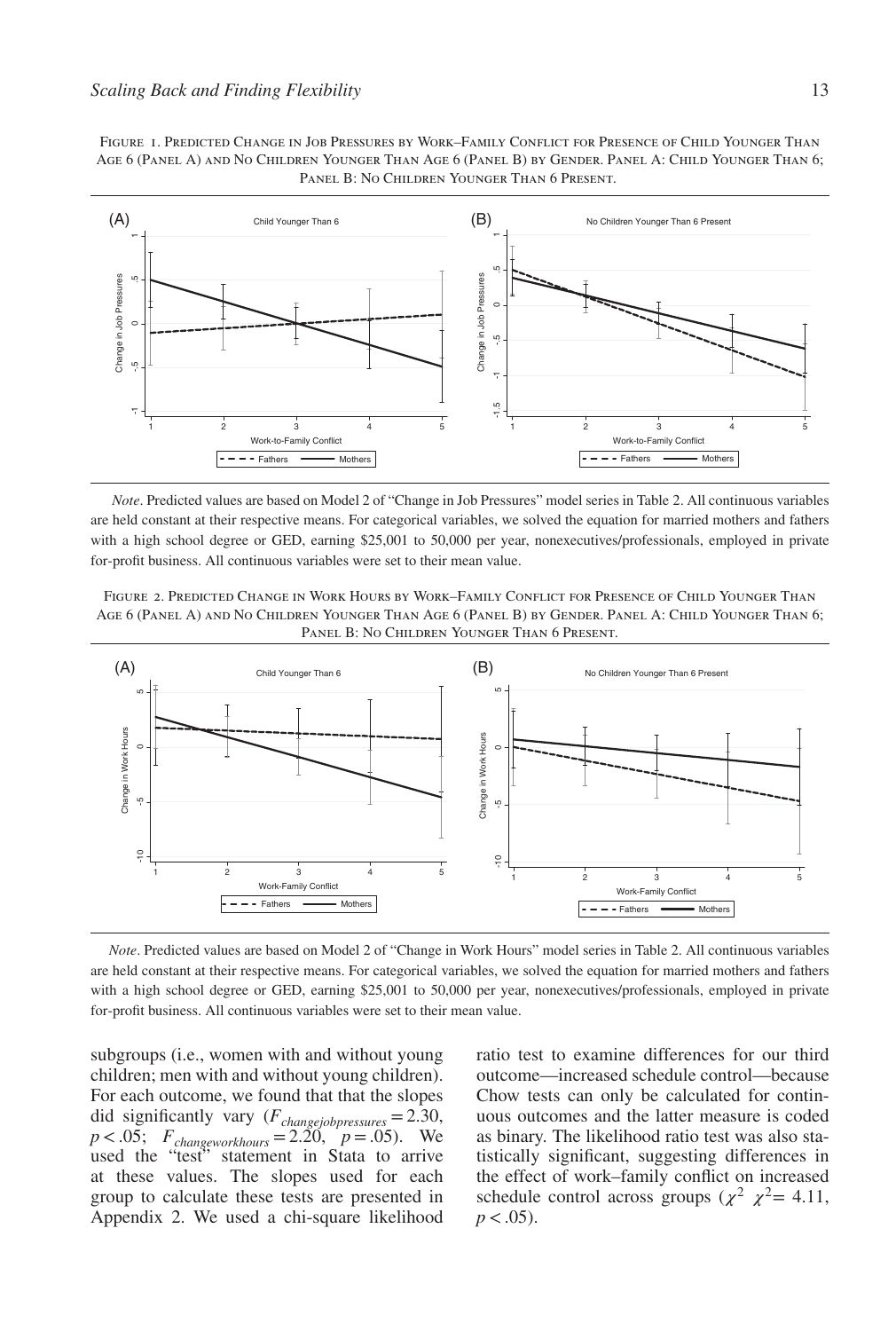|                                                         | Increase in schedule control |            |  |
|---------------------------------------------------------|------------------------------|------------|--|
| Variable                                                | (1)                          | (2)        |  |
| <b>WFC</b>                                              | $1.199*$                     | $1.976***$ |  |
| Women                                                   | 0.991                        | 0.308      |  |
| Relevant interaction terms                              |                              |            |  |
| Women $\times$ WFC                                      |                              | $0.608*$   |  |
| Women $\times$ WFC $\times$ Child <6 Years <sup>a</sup> |                              | $2.361*$   |  |
| Family covariates                                       |                              |            |  |
| Child younger than 6 years <sup>b</sup>                 | 0.796                        | $6.016*$   |  |
| No. of children                                         | 0.925                        | 0.869      |  |
| $\Delta$ in no. of children                             | 1.153                        | 1.188      |  |
| Presence of infant                                      | 1.092                        | 1.087      |  |
| $\Delta$ in presence of infant                          | 0.950                        | 0.979      |  |
| Married (vs. cohabiting)                                | 1.038                        | 0.769      |  |
| Spouse work hours                                       | 0.981                        | 0.979      |  |
| $\Delta$ in spouse work hours                           | 0.988                        | 0.982      |  |
| Spouse WFC                                              | 0.911                        | 0.988      |  |
| $\Delta$ in spouse WFC                                  | 0.998                        | 0.922      |  |
| Frequency of chores                                     | 0.971                        | 0.966      |  |
| $\Delta$ in frequency of chores                         | 1.039                        | 1.069      |  |
| Frequency of child care                                 | .942                         | 0.937      |  |
| $\Delta$ in frequency of child care                     | 1.014                        | 0.995      |  |
| Family meals per week                                   | 0.940                        | 0.928      |  |
| $\Delta$ in family meals per week                       | 1.025                        | 1.025      |  |
| Work covariates                                         |                              |            |  |
| Executive                                               | 1.006                        | .984       |  |
| Owner <sup>c</sup>                                      | .783                         | 1.235      |  |
| Self-employed <sup>c</sup>                              | 1.134                        | 1.494      |  |
| Authority                                               | 1.076                        | 1.071      |  |
| Same job between waves <sup>d</sup>                     | 1.001                        | 1.024      |  |
| Social/demographic covariates                           |                              |            |  |
| Age                                                     | 0.989                        | 0.953      |  |
| Less than high school <sup>e</sup>                      | 0.376                        | 0.517      |  |
| Some college <sup>e</sup>                               | 1.223                        | 1.330      |  |
| Associate degree <sup>e</sup>                           | 1.086                        | 0.936      |  |
| College degree <sup>e</sup>                             | 1.102                        | 1.330      |  |
| Graduate/professional degree <sup>e</sup>               | 1.623                        | 1.296      |  |
| \$25,000 or $lessf$                                     | 1.075                        | 1.211      |  |
| \$50,001 to \$75,000 <sup>t</sup>                       | 0.773                        | 0.554      |  |
| \$75,001 to \$100,000 <sup>f</sup>                      | 0.718                        | 0.514      |  |
| More than $$100,000$ <sup>f</sup>                       | 0.624                        | 0.579      |  |
| Constant                                                | 1.430                        | .560       |  |
| $\chi^2$                                                | 23.91                        | 30.68      |  |

Table 3*. Binary Logistic Regression of Changes in Work Conditions and Work–Family Conflict (*N =*780)*

*Note*. Odds ratios are reported. All models control for the probability of attrition between waves and are tested for the possibility of nonlinear age effects, none of which were found. WFC = work-to-family conflict. Δ refers to "change in" each respective variable.

<sup>a</sup>Lower order terms are included in each interaction model but not presented here. <sup>b</sup>Compared to no presence of children younger than age 6. Compared to wage and salaried. <sup>d</sup>Compared to respondents who changed job location or position between waves. <sup>e</sup>Compared to high school degree or GED. <sup>f</sup>Compared to \$25,001 to \$50,000.

 ${}^{*}p$  < .05,  ${}^{*}p$  < .01 (two-tailed test).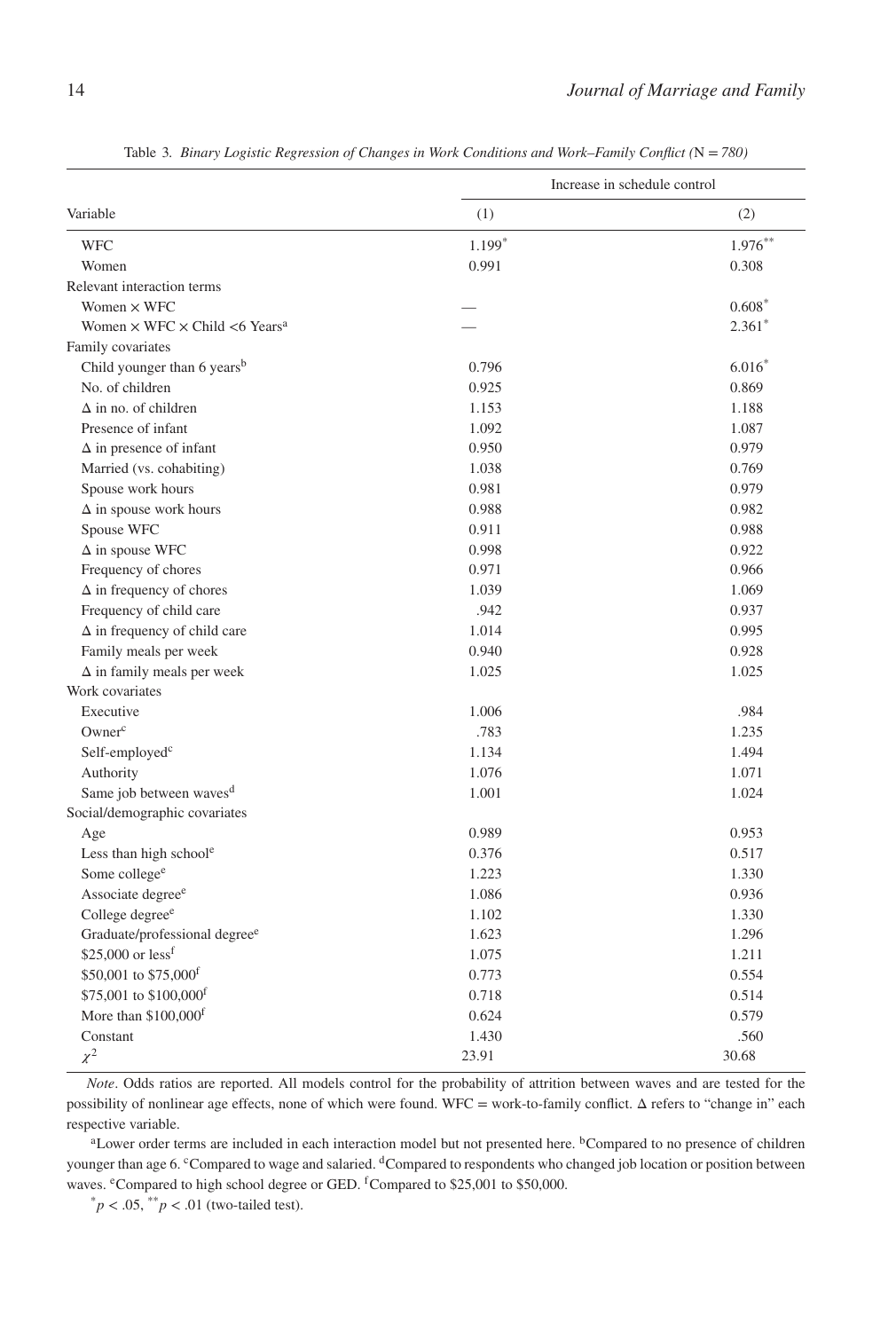Figure 3. Predicted Increase in Schedule Control by Work–Family Conflict for Presence of Child under 6 (Panel A) and No Children under 6 (Panel B) by Gender. Panel A: Child Younger Than 6; Panel B: No Children Younger Than 6 Present.



*Note*. Predicted values are based on Model 2 of "Increased Schedule Control" model series in Table 3. All continuous variables are held constant at their respective means. For categorical variables, we solved the equation for married mothers and fathers with a high school degree or GED, earning \$25,001 to 50,000 per year, nonexecutives/professionals, employed in private for-profit business. All continuous variables were set to their mean value.

# *Family-Related Circumstances and Control Measures*

We documented several family, social, and demographic characteristics that influenced changes in work circumstances. An increase in number of children led to a decrease in work hours. Respondents whose spouses took on more child care reported working more hours at Wave 2. We did not find that our control measures impacted changes in schedule control.

#### **DISCUSSION**

Our study discovers the answers to the following three questions: Does work–family conflict prompt individuals to modify their current work arrangements? Do mothers and fathers differ in the implementation of these strategies? Do our proposed associations between work–family conflict, gender, and work-related strategies depend on the presence of young children in the household? We advance prior scholarship by comparing men and women across occupations, rather than focusing on a select sample of women from one occupation. Although others have addressed this topic using representative European and British time use or social survey data, few have documented the association between work–family conflict and work-related strategies using Canadian data.

Our study addresses this gap and challenges the assumption that women are significantly different from men in adopting work-related strategies to help balance work and family. We examine the following strategies among mothers and fathers with and without young children at home: reducing job-related demands and finding more flexible work arrangements.

#### *Gender, Scaling Back, Finding Flexibility, and the Household Presence of Young Children*

We find that mothers with young children (aged younger than 6 years) are more likely to scale back on work demands and seek more schedule control compared to fathers with young children, who rarely report reducing demands because of work–family conflict. Across all three outcomes, the patterns are remarkably consistent. Combined, the results coincide with our traditional gender hypothesis: Women are perceived as primarily responsible for the domestic domain, whereas men are considered the financial providers for the household. It would therefore make sense that women scale back on their work hours, try to reduce job demands, or seek more flexible work arrangements, especially amidst the presence of young children. The fact that men do not scale back on paid work during the early years of their child's life suggests that these fathers may identify more with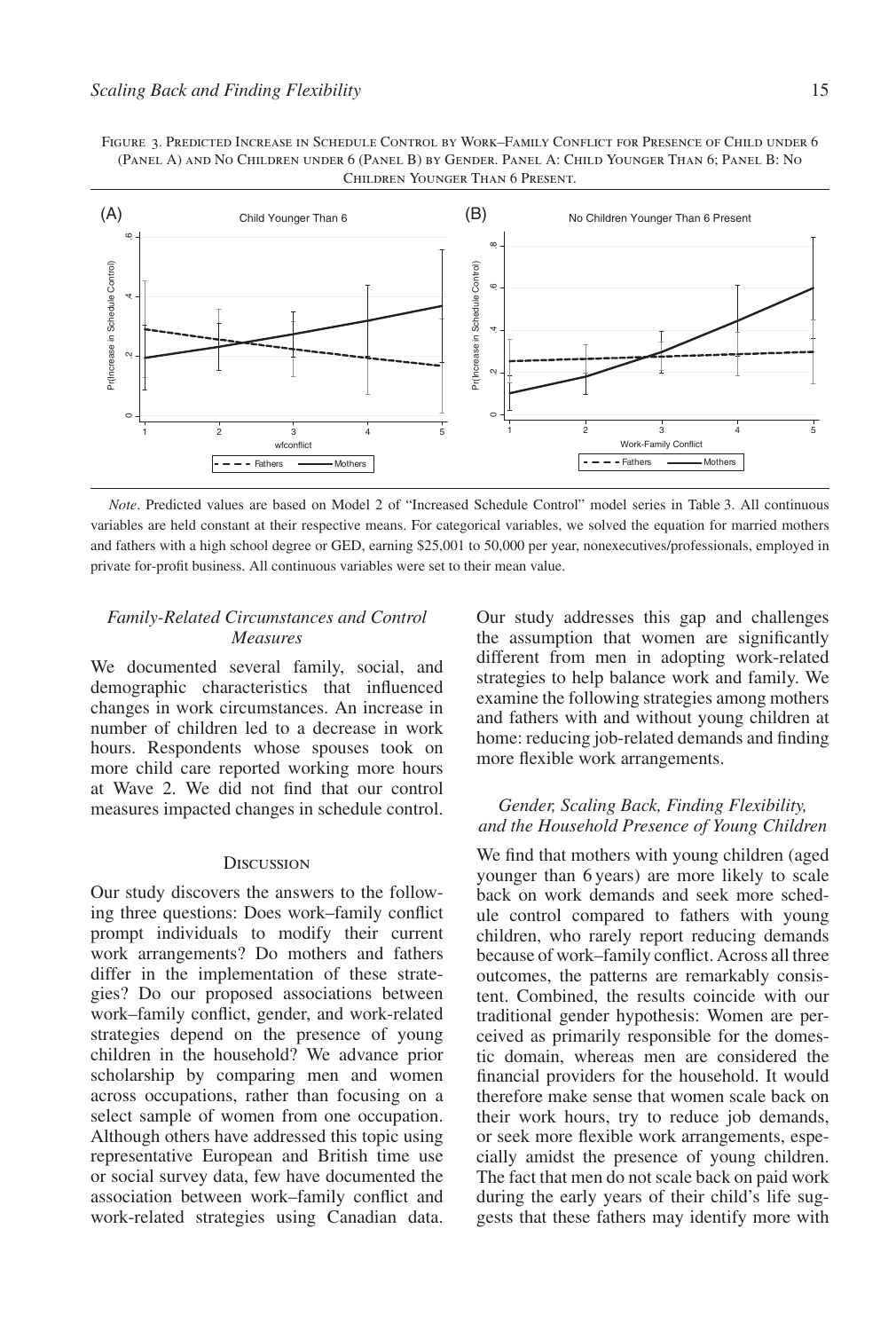the "good provider" role when compared to later years (Kaufman & Uhlenberg, 2000).

An alternate but related explanation suggests that young fathers may be eager to get ahead in their careers—investing heavily in their job duties in anticipation of greater rewards or promotional opportunities (Galinsky, Auuman, & Bond, 2011). This is not to say young mothers do not desire the same career success, but they may be impeded by structural inequalities in the domestic sphere that require they take on the lion's share of child-care obligations—especially when children are young (Ridgeway, 2011; Williams, 2000). This of course assumes that parents with young children at home tend to be younger themselves, which coincides with life course expectations (George, 1999). Young fathers may also be hesitant to take on more flexible work arrangements despite the presence of young children at home. Recent studies document that although men are more likely than women to be afforded flexible options, they are less likely to take such advantage (Coltrane, Miller, DeHaan, & Stewart, 2014). The "flexibility stigma" that follows men who use family-friendly options may have consequences for their career trajectories or promotion opportunities (Munsch et al., 2014). For similar reasons, Vandello, Hettinger, Bosson, and Siddiqi (2013) found that women are more likely to pursue flexibility options, even though both genders valued schedule control. Men who sought such conditions were deemed less masculine and less adherent to the traditional image of the "ideal worker" (Acker, 1990).

Our results may also reflect gendered patterns in organizational maternal or parental leave policies. Mothers and fathers of young children may be offered differential options for reduced or part-time work loads or alternate work arrangements. Traditional workplace cultures may assume that women—as primary caregivers—should have more access to reduced or flexible work. Up until recently, this was evident by the absence of paternal leave options in most workplaces, compared to maternity leave access (see Kamerman & Moss, 2009). Nevertheless, a recent Canadian report finds that women with young children are less likely to use flexible work arrangements compared to any other group, suggesting that men might in fact have more access to these opportunities compared to their counterparts (Higgins et al., 2008).

The results for parents with children aged 6 years or older present intriguing patterns, specifically for fathers. Those with older children are actually more likely to report reduced hours, pressures, and increased flexibility as a result of work–family conflict when compared with mothers with similarly aged children and fathers with younger children. Such patterns may reflect stage of life: Older fathers are perhaps more established and have gained the experience necessary to feel secure scaling back on work demands or seeking flexible options. Research highlights that middle-aged workers are willing to pursue more favorable work conditions compared to other generations (Family Work Institute, 2005). In fact, some suggest this generation is "…responsible for creating the work/life balance concept" (American Management Association, 2014). These attitudes of entitlement or pursuit for balance may be different for the next generation, which has recently come to age in a competitive and somewhat precarious economic context (Family Work Institute, 2005; Kalleberg, 2009).

# *Limitations and Conclusions*

Several limitations of our study are worth mentioning. First and foremost, we are unable to explicitly evaluate the influence of personal choice versus structural constraint. We attempt to do so by using two-wave panel data and theorizing "strategies" as those work-related changes that have been shown to effectively reduce work–family conflict. Moreover, our approach speaks to Bianchi and Milkie's (2010) call for researchers to extend greater agency to individuals in studies of work–family conflict. To assume solely that individuals are forced to change their job situation as a result of work–family conflict neglects individuals' active negotiation of stressors.

Second, we lack key measures that tap into why people decided to reduce job pressures or seek more flexible work schedules. Theoretically, we assert that work–family conflict influences these processes and find analytical evidence to support these claims. Qualitative data explicating this association would be ideal. Finally, although we use two-wave panel data, our results do not necessarily determine causal associations. We rely on preexisting theories and literature and analytically control for a variety of circumstances—including family circumstances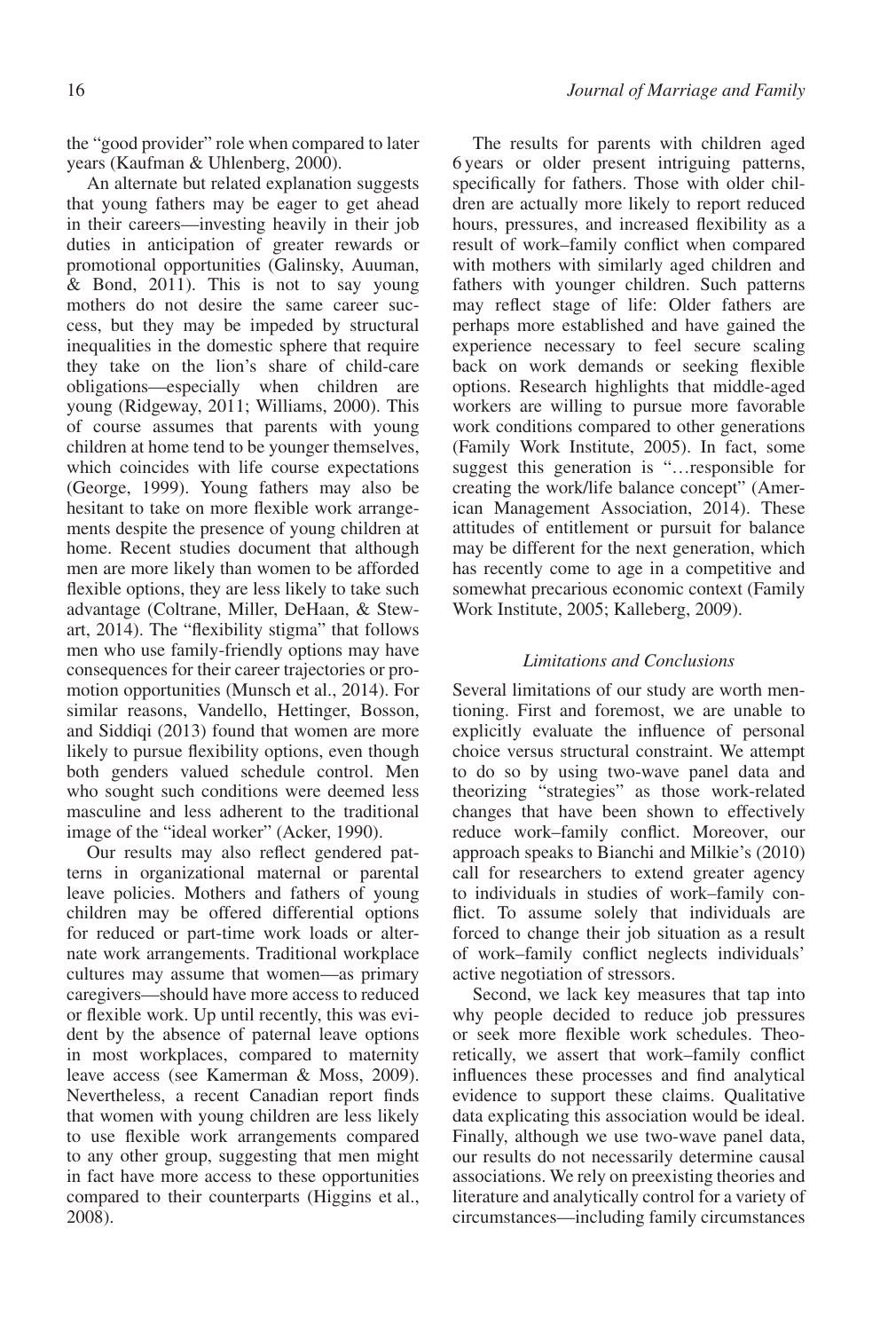and change in job position or location—to specify our associations between work–family conflict and changes in job conditions. Nevertheless, large scale, multiwave longitudinal data analyzed in a fixed-effects framework would be ideal.

Men's and women's experiences of work–family conflict are converging and so too are the work-related strategies they employ to deal with such conflict. Where it was once only women seen as scaling back on work demands or seeking out more flexibility, we now see men exhibiting similar behaviors—at least among those with school-aged children. Women with young children, however, are still more likely than fathers to scale back on work demands or seek flexibility because of work–family conflict, which speaks to the persistent gender inequality of paid and unpaid work roles—at least during the early years of children's lives. These finding have important theoretical implications for gender, work, and family scholarship as well as practical implications for employers who base hiring practices on stereotypes of gender differences in devotion toward work versus family.

#### **NOTE**

A grant award from the Canadian Institutes of Health Research supports this study (funding reference no. MOP-102730; Scott Schieman, P.I). We thank Paul Glavin for his helpful feedback.

#### Supporting Information

Additional supporting information may be found in the online version of this article:

**Appendix 1.** *Additional Interaction Terms from Multiplicative Regression Models in Tables 2 and 3*

**Appendix 2.** *Subgroup Slopes for Chow Tests for Significant Differences*

#### **REFERENCES**

- Acker, J. (1990). Hierarchies, jobs, bodies: a theory of gendered organizations. *Gender & Society, 4*, 139-158. [https://doi.org/10.1177/](https://doi.org/10.1177/089124390004002002) [089124390004002002](https://doi.org/10.1177/089124390004002002)
- Allen, T. D., & Finkelstein, L. M. (2014). Work family conflict among members of full-time dual-earner couples: An examination of family life stage, gender, and age. *Journal of Occupational Health Psychology, 19*, 376–384. https://doi.org/10.1037/ a0036941
- American Management Association. (2014). Leading the four generations at work. Retrieved from

[http://www.amanet.org/training/articles/Leading](http://www.amanet.org/training/articles/Leading-the-Four-Generations-at-Work.aspx)[the-Four-Generations-at-Work.aspx](http://www.amanet.org/training/articles/Leading-the-Four-Generations-at-Work.aspx)

- Anxo, D., Mencarini, L., Pailhe, A., Solaz, A., Tantturri, M. L., & Flood, L. (2011). Gender differences in time use over the life course in France, Italy, Sweden, and the US. *Feminist Economics*, *17*, 159–195. https://doi.org/10. 1080/13545701.2011.582822
- Aryee, S., Srinivas, E. S., & Tan, H. H. (2005). Rhythms of life: Antecedents and outcomes of work–family balance in employed parents. *Journal of Applied Psychology*, *90*, 132–146. https://doi.org/10.1037/0021-9010.90.1.132
- Aumann, K., Galinsky, E., & Matos, K. (2011). The new male mystique. Retrieved from [http://familiesandwork.org/site/research/reports/](http://familiesandwork.org/site/research/reports/newmalemystique.pdf) [newmalemystique.pdf](http://familiesandwork.org/site/research/reports/newmalemystique.pdf)
- Bakker, A. B., & Geurts, S. A. (2004). Toward a dual-process model of work-home interference. *Work & Occupations*, *31*, 345-366. [https://doi.org/](https://doi.org/10.1177/0730888404266349) [10.1177/0730888404266349](https://doi.org/10.1177/0730888404266349)
- Barnett, R. C., & Rivers, C. (1998). *She works, he works: How two income families are happy, healthy and thriving*. Cambridge, MA: Harvard University Press.
- Becker, P. E., & Moen, P. (1999). Scaling back: Dual-earner couples' work-family strategies. *Journal of Marriage and the Family*, *61*, 995–1007. https://doi.org/10.2307/354019
- Bellavia, G. M., & Frone, M. (2005). Work–family conflict. In J. E. Barling, K. Kelloway & M. R. Frone (Eds.), *Handbook of Work Stress* (pp. 113–148). Thousand Oaks, CA: Sage.
- Bianchi, S. M., &. Milkie, M. A. (2010). Work and family research in the first decade of the 21st century. *Journal of Marriage and Family*, *72*, 705–725. https://doi.org/10.1111/j. 1741-3737.2010.00726
- Bianchi, S. M., & Raley, S. B. (2005). Time allocation in families. In S. M. Bianchi, L. M. Casper, & B. R. King (Eds.), *Work, family, health, and well-being* (pp. 21–42). Mahwah, NJ: Erlbaum.
- Bianchi, S. M., Robinson, J., & Milkie, M. A. (2006). *The changing rhythm of American family life*. New York: Russell Sage.
- Bianchi, S. M., Sayer, L. C., Milkie, M. A., & Robinson, J. P. (2012). Housework: Who did, does or will do it, and how much does it matter? *Social Forces*, *91*, 55–63.<https://doi.org/10.1093/sf/sos120>
- Blair–Loy, S. M. (2003). *Competing devotions*. Cambridge, MA: Harvard University Press.
- Bond, J. C., Thompson, E. G., & Prottas, D. (2003). *Highlights of the 2002 national study of the changing workforce*. New York: Families and Work Institute.
- Brescoll, V. L., Glass, J., & Sedlovskaya, A. (2013). Ask and ye shall receive? The dynamics of employer-provided flexible work options and the need for public policy. *Journal of Social*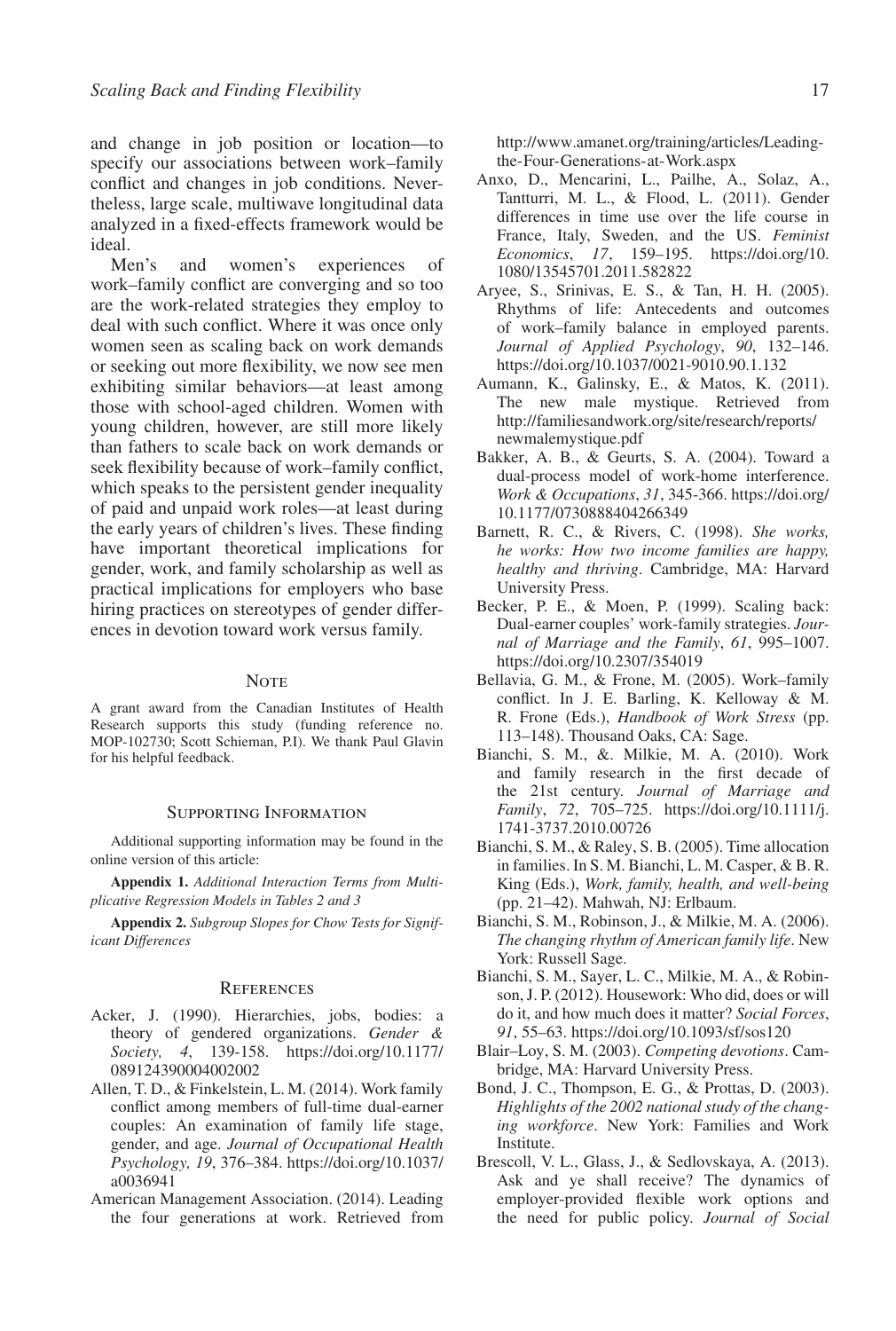*Issues*, *69*, 367–388. https://doi.org/10.1111/josi. 12019

- Bureau of Labor Statistics. (2011). *Labor market statistics from the Current Population Survey*. Retrieved from [http://www.bls.gov/cps/](http://www.bls.gov/cps/lfcharacteristics.htm) [lfcharacteristics.htm](http://www.bls.gov/cps/lfcharacteristics.htm)
- Carayon, P., & Zijlstra, F. (1999). Relationship between job control, work pressure and strain: Studies in the USA and The Netherlands. *Work & Stress*, *13*, 32–48. https://doi.org/10. 1080/026783799296174
- Carr, D. (2002). The psychological consequences of work–family trade-offs for three cohorts of men and women. *Social Psychology Quarterly*, *65*, 103–124. https://doi.org/10.1002/cd.210
- Christiansen, S., & Palkovitz, R. (2001). Providing as a form of paternal involvement: Why the good provider role still matters. *Journal of Family Issues*, *22*, 84–106. https://doi.org/ 10.1177/019251301022001004
- Coltrane, S. (2004). Elite careers and family commitment: It's (still) about gender. *The ANNALS of the American Academy of Political and Social Science, 596(*1*)*, 214–220. [https://doi.org/10.1177/](https://doi.org/10.1177/0002716204268776) [0002716204268776](https://doi.org/10.1177/0002716204268776)
- Coltrane, S., Miller, E. C., DeHaan, T., & Stewart, L. (2014). Fathers and the flexibility stigma. *Journal of Social Issues*, *69*, 279–302. https://doi.org/10.1111/josi.12012
- Connelly, R., & Ghodsee, K. (2011). *Professor mommy: Finding Work-family balance in academia*. Maryland, DC: Rowman.
- Craig, L., & Mullan, K. (2010). Parenthood, gender and work-family time in the United States, Australia, Italy, France, and Denmark. *Journal of Marriage and Family*, *72*, 1344–1361. https:// doi.org/10.1111/j.1741-3737.2010.00769
- Dermott, E. (2008). *Intimate fatherhood: A sociological analysis*. Routledge: London.
- Doucet, A. (2006). *Do men mother? Fathering, care, and domestic responsibility*. Toronto, Canada: University of Toronto Press.
- Elliot, J. R., & Smith, R. A. (2004). Race, gender, and workplace power. *American Sociological Review*, *69*, 365–386. https://doi.org/10. 1177/000312240406900303
- England, P. (2010). The gender revolution: Uneven and stalled. *Gender & Society*, *24*, 149-166.
- Epstein, C. F., Seron, C., Oglensky, B., & Saute, R. (1999). *The part-time paradox: Time norms, professional life, family, and gender*. New York: Routledge.
- Evans, E., & Grant, C. (2008). *Mama, PhD: Women write about motherhood and academic life*. New York: Rutgers University Press.
- Family Work Institute. (2005). *Gender and generation*. Retrieved from [http://familiesandwork.org/](http://familiesandwork.org/site/research/reports/genandgender.pdf) [site/research/reports/genandgender.pdf](http://familiesandwork.org/site/research/reports/genandgender.pdf)
- Fried, M. (1998). *Taking time: Parental leave policy and corporate culture*. Philadelphia: Temple University Press.
- Galinsky, E., Aumann, K., & Bond, J. T. (2011). *Times are changing: Gender and generation at work and at home.* Retrieved from [http://](http://familiesandwork.org/site/research/reports/Times_Are_Changing.pdf) [familiesandwork.org/site/research/reports/Times\\_](http://familiesandwork.org/site/research/reports/Times_Are_Changing.pdf) [Are\\_Changing.pdf](http://familiesandwork.org/site/research/reports/Times_Are_Changing.pdf)
- George, L. K. (1999). Life course perspectives on mental health. In C. S. Aneshensel & J. C. Phelan (Eds.), *The handbook of the sociology of mental health* (pp. 565–583). New York: Kluwer Academic.
- Gerson, K. (1995). *No man's land: Men's changing commitments to family and work*. New York: Basic Books.
- Gerson, K. (2010). *The unfinished revolution: How a new generation is reshaping family, work, and gender in America*. New York: Oxford University Press.
- Glavin, P., Schieman, S., & Reid, S. (2011). Boundary-spanning work demands and their consequences for guilt and psychological distress. *Journal of Health and Social Behavior*, *52*, 43–57. https://doi.org/10.1177/0022146510395023
- Goldin, C. (2006). *The quiet revolution that transformed women's employment, education, and family*. Cambridge, MA: National Bureau of Economic Research.
- Gornick, J. C., & Meyers, M. K. (2004). More alike than different: Re-assessing the long-term prospects for developing "European-style" work– family policy in the United States. *Journal of Comparative Policy Analysis: Research and Practice*, *6*, 251–273. https://doi.org/10. 1080/1387698042000305202
- Greenhaus, J. H., & Beutell, N. J. (1985). Sources of conflict between work and family roles. *The Academy of Management Review*, *101*, 76–88. https://doi.org/10.5465/AMR.1985.4277352
- Harmä, M. (2006). Work hours in relation to work stress, recovery and health. *Scandinavian Journal of Work Environment Health, 32,* 502–514.
- Higgins, C., Duxbury, L., & Lyons, S. (2008). *Reducing work – life conflict: What works? What doesn't?* Ottawa, ON: Health Canada.
- Hobson, B. (2014). *Work-life balance: The agency and capabilities gap*. Oxford, UK: Oxford University Press.
- Hosking, A., & Western, M. (2008). The effects of non-standard employment on work–family conflict. *Journal of Sociology*, *44*, 5–27. https:// doi.org/10.1177/1440783307085803
- Jacobs, J. A. & Gerson, K. (2004). *The time divide: Work family and gender inequality*. Cambridge: Harvard University Press.
- Kahn, R. L., Wolfe, D. M., Quinn, R. P., Snoek, D., & Rosenthal, R. A. (1964). *Organizational street:*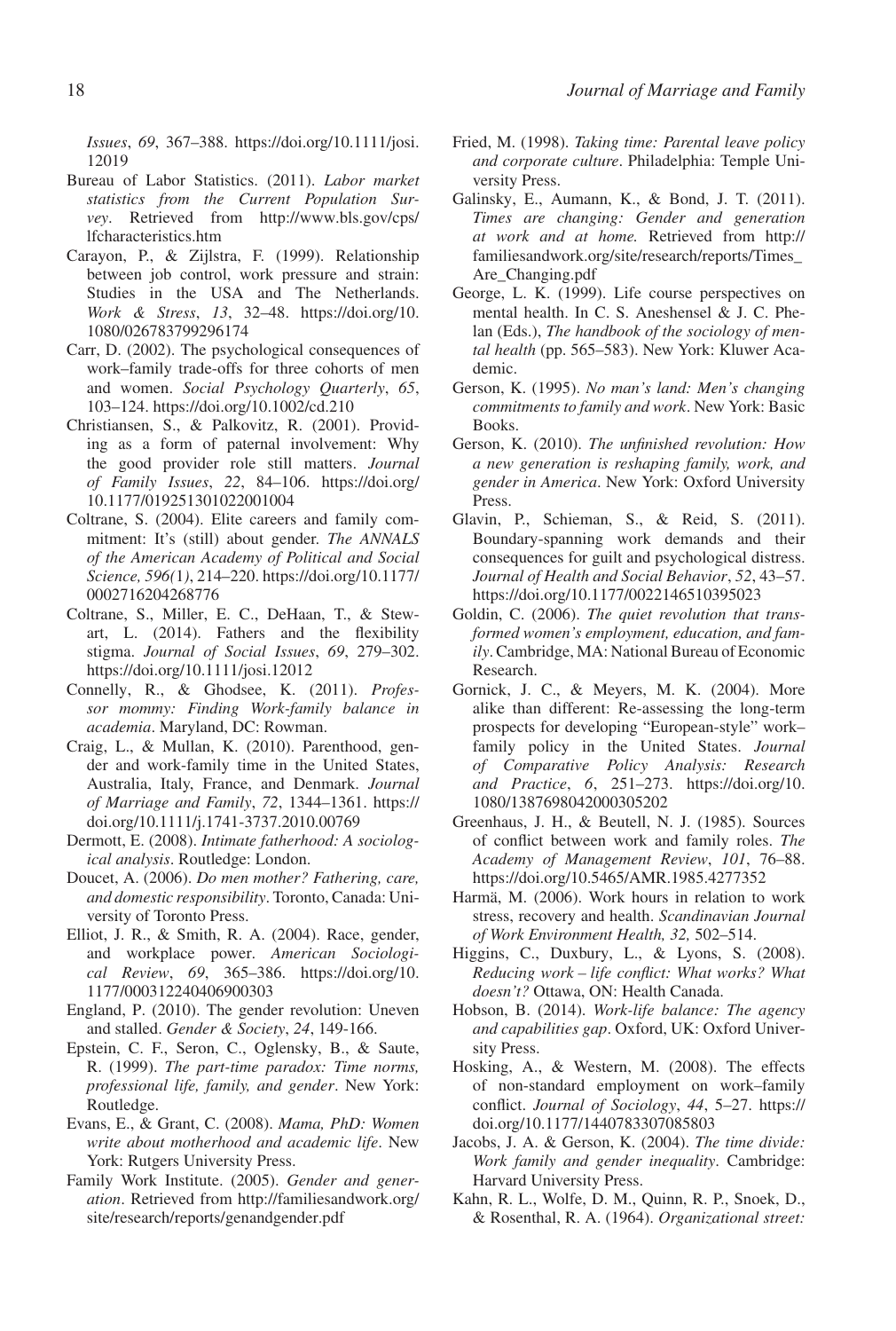*Studies in role conflict and ambiguity*. New York: Wiley.

- Kalleberg, A. L. (2009). Precarious work, insecure workers: Employment relations in transition. *American Sociological Review*, *74*, 1–22. https://doi.org/10.1177/000312240907400101
- Kamerman, S. B., & Moss, P. (2009). *The politics of parental leave policies: Children, parenting, gender and the labour market*. Bristol, UK: Policy Press.
- Karasek, R. A. (1979). Job demands, job decision latitude, and mental strain: Implications for job redesign. *Administrative Science Quarterly*, *24*, 285-308.<https://doi.org/10.2307/2392498>
- Kaufman, G., & Uhlenberg, P. (2000). The influence of parenthood on the work effort of married men and women. *Social Forces*, *78*, 931–949. https://doi.org/10.1093/sf/78.3.931
- Kelly, E. L., Moen, P., & Tranby, E. (2011). Changing workplaces to reduce work-family conflict: Schedule control in a white-collar organization. *American Sociological Review*, *76*, 1-26. [https://doi.org/](https://doi.org/10.1177/0003122411400056) [10.1177/0003122411400056](https://doi.org/10.1177/0003122411400056)
- Klein, J. P., & Moeschberger, M. L. (2003). *Survival analysis: Techniques for censored and truncated data* (2nd ed.). New York: Springer.
- Kmec, J. A., O'Connor, L., & Schieman, S. (2014). Not ideal: the association between working anything but full time and perceived unfair treatment. *Work and Occupations, 41*, 63-85. [https://doi.org/](https://doi.org/10.1177/0730888413515691) [10.1177/0730888413515691](https://doi.org/10.1177/0730888413515691)
- Kush, K. S., & Stroh, L. (1994). Flextime: Myth or reality? *Business Horizons*, *37*, 51–55. https://doi.org/10.1002/ert.3910170406
- Landivar, L. C. (2014). Opting out, scaling back, or business-as-usual? An occupational assessment of women's employment. *Sociological Forum*, *29*, 189–214. https://doi.org/10.1111/socf.12075.189
- Laurijssen, I., & Gorieux, I. (2013). Career trajectories for women after childbirth: Job quality and work–family balance. *European Sociological Review*, *29*, 426–436. https://doi.org/ 10.1093/esr/jcr08
- Marshall, K. (2011). *Paid and unpaid work over three generations. Perspectives on Labor and Income*. Ontario, Canada: Statistics Canada.
- Maume, D. J. (2006). Gender differences in restricting work efforts because of family responsibilities. *Journal of Marriage and Family*, *68*, 859–869. https://doi.org/10.1111/j.1741-3737.2006.00300
- Mennino, S. F., & Brayfield, A. A. (2002). Job- family trade-offs: The multidimensional effects of gender. *Work and Occupations*, *29*, 226 - 256. [https://doi](https://doi.org/10.1177/0730888402029002005) [.org/10.1177/0730888402029002005](https://doi.org/10.1177/0730888402029002005)
- Michel, J. S., Kotrba, L. M., Mitchelson, J. K., Clark, M. A., & Baltes, B. B. (2011). Antecedents of work–family conflict: A meta-analytic review. *Journal of Organizational Behavior*, *32*, 689–725. https://doi.org/10.1002/job.695
- Milkie, M., & Peltola, P. (1999). Playing all the roles: Gender and the work-family balancing act. *Journal of Marriage and the Family, 61*, 476–490. [https://](https://doi.org/10.2307/353763) [doi.org/10.2307/353763](https://doi.org/10.2307/353763)
- Moen, P. (2015). An institutional/organizational turn: Getting to work–life quality and gender equity. *Work & Occupations*, *42*, 174–182. https://doi.org/10.1177/0730888414568085
- Moen, P., & Sweet, S. (2003). Time clocks: Couples' work hour strategies. In P. Moen (Ed.), *It's about time: Career strains, strategies, and successes*. Ithaca, NY: Cornell University Press.
- Munsch, C. L., Ridgeway, C. L., & Williams, J. C. (2014). Pluralistic ignorance and the flexibility bias: Understanding and mitigating flextime and flexplace bias at work. *Work & Occupations*, *41*, 40–62. https://doi.org/10. 1177/0730888413515894
- Nomaguchi, K. M. (2009). Change in work–family conflict among employed parents between 1977 and 1997. *Journal of Marriage and Family*, *71*, 15–32. https://doi.org/10.1111/j. 1741-3737.2008.00577
- Pew Research Center. (2011). *Five facts about today's fathers*. Retrieved from [http://www.pewresearch](http://www.pewresearch.org/fact-tank/2015/06/18/5-facts-about-todays-fathers/) [.org/fact-tank/2015/06/18/5-facts-about-todays](http://www.pewresearch.org/fact-tank/2015/06/18/5-facts-about-todays-fathers/)[fathers/](http://www.pewresearch.org/fact-tank/2015/06/18/5-facts-about-todays-fathers/)
- Powell, G. N. (1999). Reflections on the glass ceiling: Recent trends and future prospects. In G. N. Powell (Ed.), *Handbook of gender and work* (pp. 325-46). Thousand Oaks, CA: Sage.
- Reddick, R., Rochlen, A. B., Grasso, J. R., Reilly, E. D., & Spikes, D. D. (2012). Academic fathers pursuing tenure: A qualitative study of work–family conflict, coping strategies, and departmental culture. *Psychology of Men and Masculinity*, *13*, 1–15. https://doi.org/10.1037/a0023206
- Ridgeway, C. L. (2011). *Framed by gender: How gender inequality persists in the modern world*. New York: Oxford University Press.
- Risman, B. J., & Johnson-Sumerford, D. (1998). Doing it fairly: A study of post-gender marriages. *Journal of Marriage and the Family*, *60*, 23–40. https://doi.org/10.1177/0192513X14543852
- Sayer, L. (2005). Gender, time and inequality: Trends in women's and men's paid work, unpaid work and free time. *Social Forces*, *84*, 285–303. https://doi.org/10.1353/sof.2005.0126
- Schieman, S. (2011). Canadian Work, Stress and Health Study. Funded by the Canadian Institutes of Health Research. Funding Reference: MOP-102730.
- Schieman, S. (2013). Job-related resources and the pressures of working life. *Social Science Research*, *42*, 271–282. https://doi.org/ 10.1016/j.ssresearch.2012.10.003
- Schieman, S., Milkie, M. A., & Glavin, P. (2009). When work interferes with life: work–non– work interference and the influence of work–related